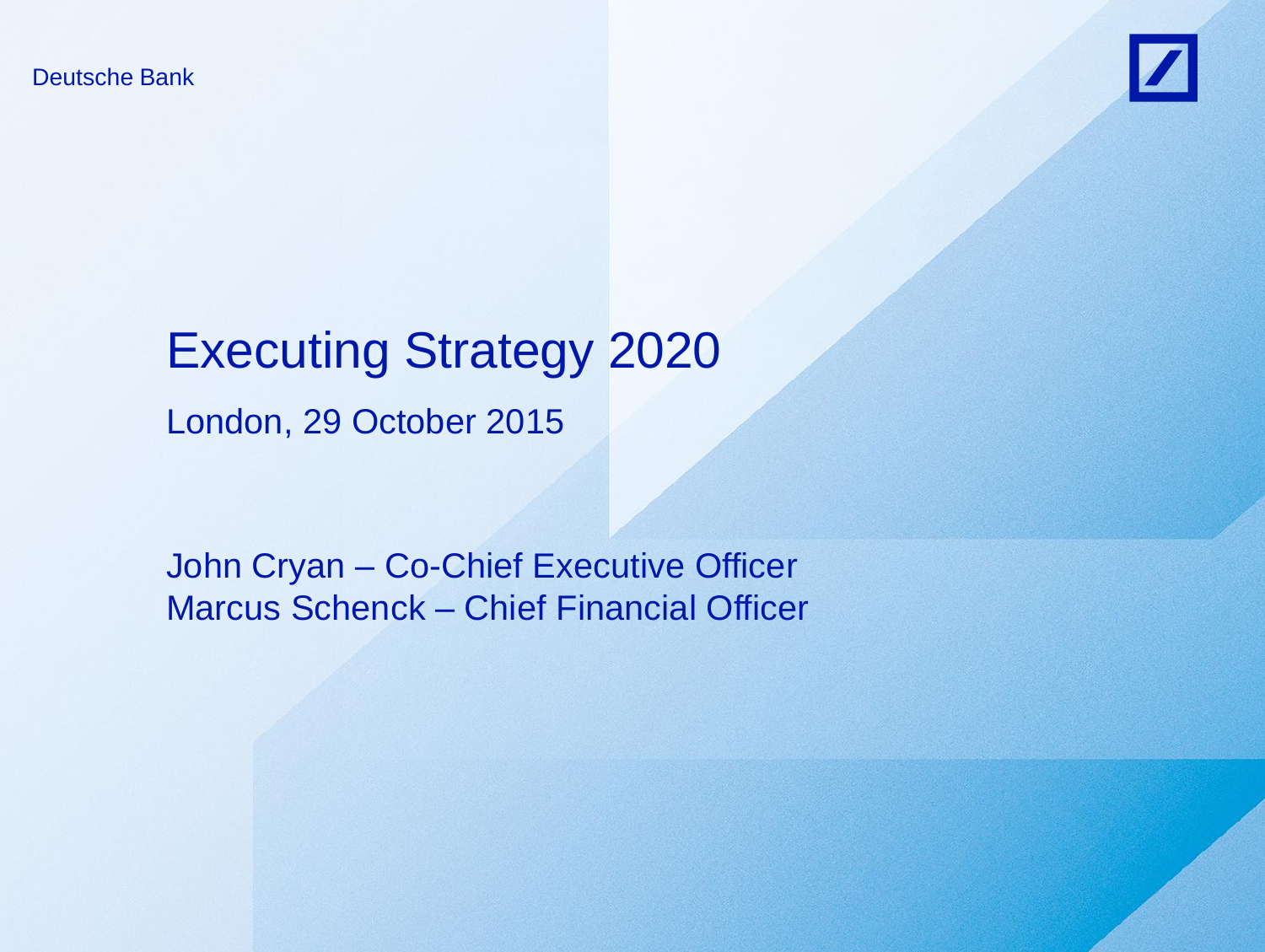Agenda



# **1 Executing Strategy 2020**

## 2 Financial profile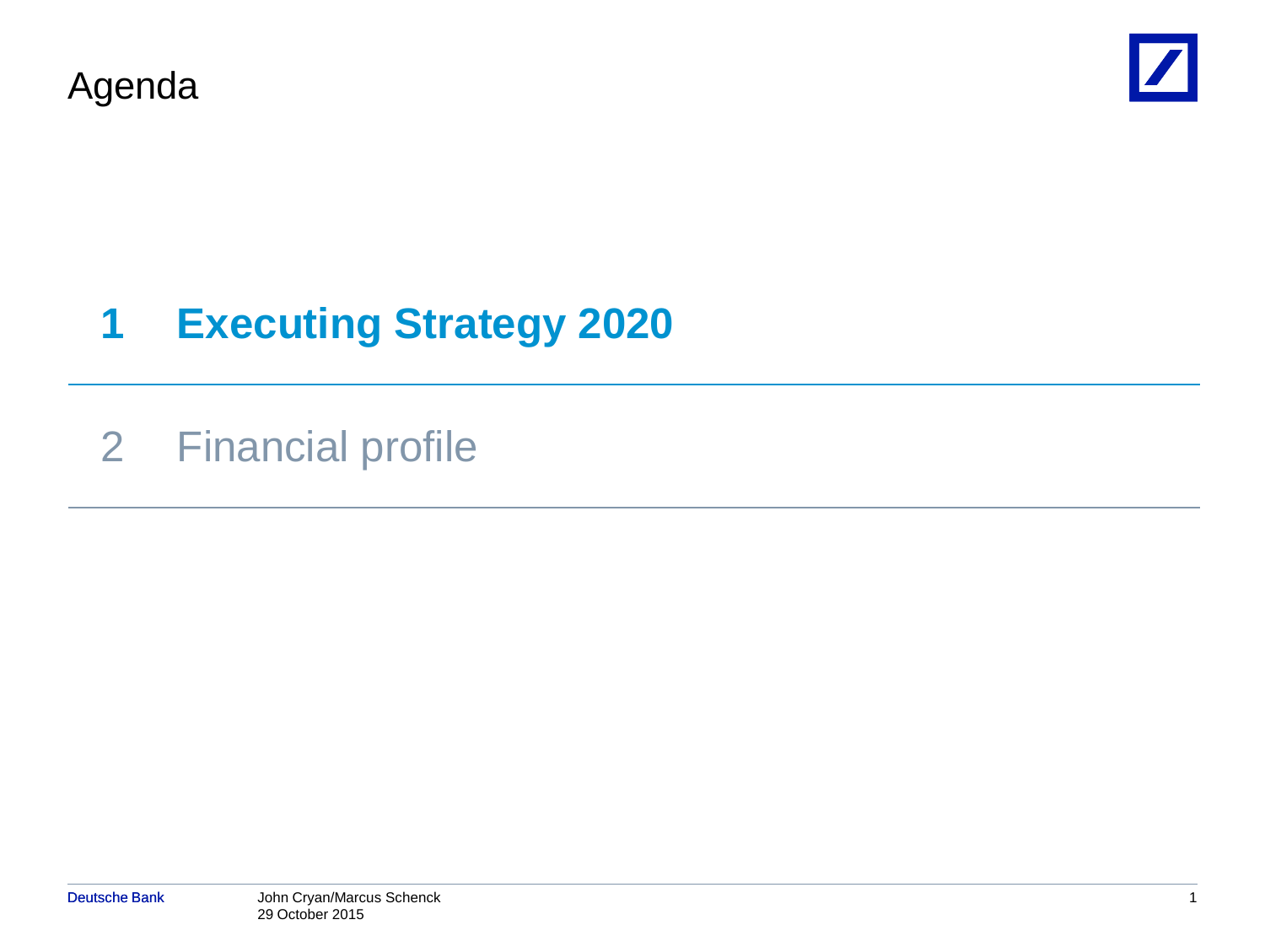

| Simpler &<br>more efficient                      | Materially reduce number of products, clients and locations<br>Simplify structure with fewer legal entities<br>Manage towards competitive cost structure based on a more efficient infrastructure                        |
|--------------------------------------------------|--------------------------------------------------------------------------------------------------------------------------------------------------------------------------------------------------------------------------|
| Less risky                                       | Exit from higher risk countries and clients<br>Improve control framework<br>Implement automation to replace manual reconciliation                                                                                        |
| Better<br>capitalised                            | Reduce RWA by ~20% before regulatory driven inflation by 2020<br>Achieve $\geq$ 12.5% CET1 ratio <sup>(1)</sup><br>Generate sufficient organic capital to support business and drive returns to<br>shareholders          |
| Better run with<br>more disciplined<br>execution | Have one fully accountable management team with all businesses and functions<br>represented<br>Put personal accountability in place of committees wherever possible<br>Better align reward system and conduct to returns |

(1) Throughout this presentation all capital related numbers are fully loaded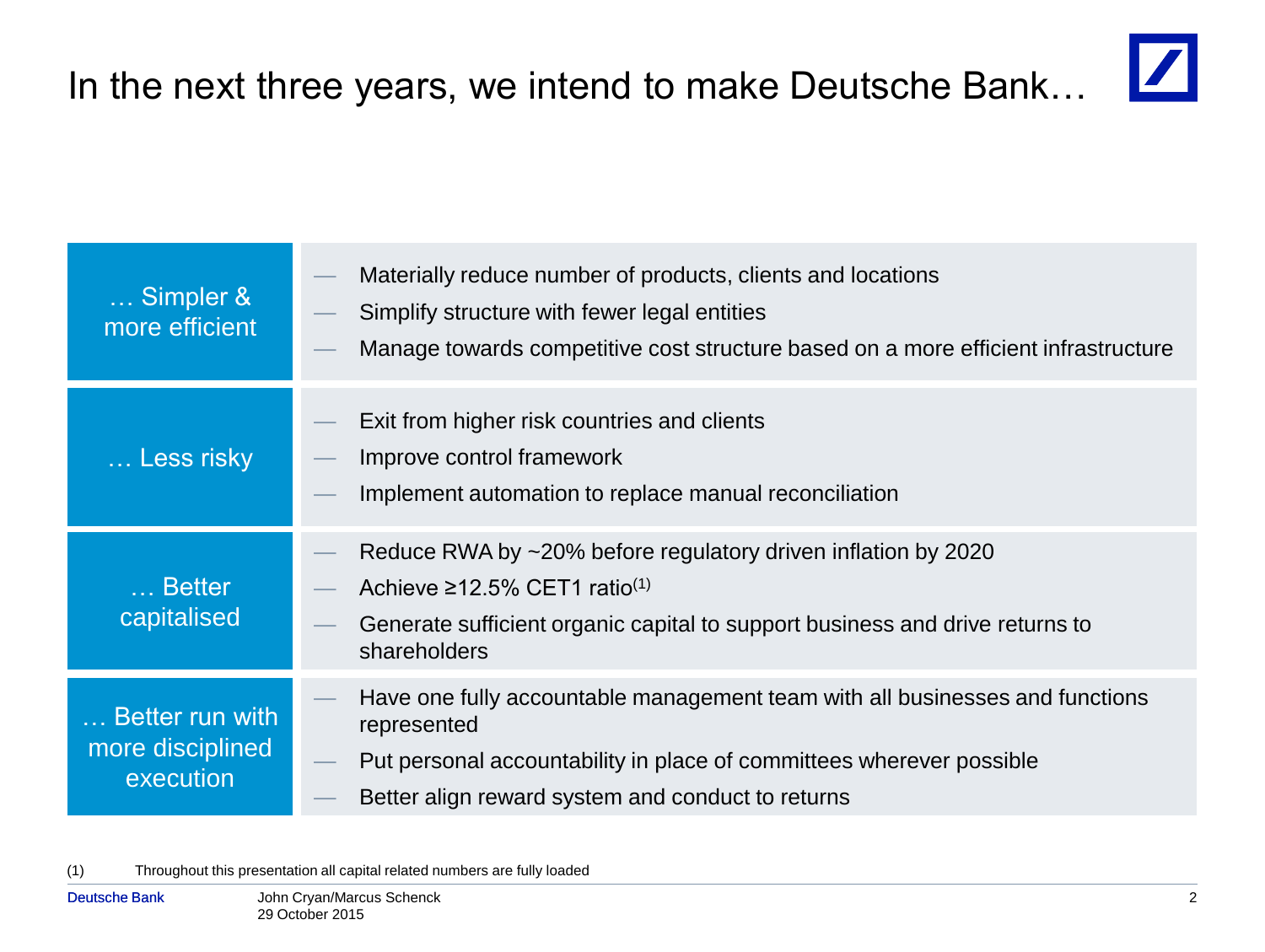### Strategy 2020: It is all about execution



Targeted

|                                                   | Taryotou<br>2018 financial impact                                                                                                                                                                        |                                                                                       |
|---------------------------------------------------|----------------------------------------------------------------------------------------------------------------------------------------------------------------------------------------------------------|---------------------------------------------------------------------------------------|
| <b>Reposition</b><br>Investment<br><b>Banking</b> | RWA and CRD4 exposure reductions<br>Split division along client lines<br>Exit selected Global Markets business lines and markets                                                                         | Adjusted Costs <sup>(1)</sup><br>$EUR < 22$ bn                                        |
| <b>Reshape Retail</b>                             | IPO / sale of Postbank, sale of HuaXia stake<br>Restructure cost base, close >200 branches<br>Leading advisory capability for affluent, wealth and<br>commercial clients                                 | $-$ EUR $\sim$ 3.8 bn gross savings;<br>EUR $~1$ – 1.5 bn net savings<br>CIR ~70%     |
| <b>Digitalise DB</b>                              | Automate manual processes to drive efficiency and<br>control<br>Fundamental redesign of customer interface                                                                                               | $-2015 - 2018$ EUR $-3.0 - 3.5$<br>bn restructuring and<br>severance, 2/3rds spent by |
| <b>Grow Transaction</b><br>Management             | Expand penetration of European client segments and<br>grow profitably in US and Asia<br>Continue to drive above-market AuM growth                                                                        | 2016<br>CET1 ratio $\geq$ 12.5%<br>Leverage ratio $\geq 4.5\%$                        |
| <b>Rationalise</b><br>Footprint                   | Exit countries, products and client segments where<br>returns are too low or risks are too high                                                                                                          | EUR ~170bn net CRD4<br>exposure reduction                                             |
| <b>Transform target</b><br>operating model        | Cut organisational layers that create complexity, slow<br>decision making and stifle individual accountability<br>Install effective and robust control environment<br>In-source critical IT capabilities | EUR ~90 bn RWA reduction<br>ex regulatory inflation<br>Post-tax RoTE >10%             |
|                                                   | <b>Banking and Asset</b>                                                                                                                                                                                 | <b>Execution plan</b>                                                                 |

Note: 2018 targets are based on assumed FX rates of EUR/USD 1.07 and EUR/GBP 0.72

(1) New definition: total noninterest expenses excluding restructuring and severance, litigation, impairment of goodwill and other intangibles and policyholder benefits and claims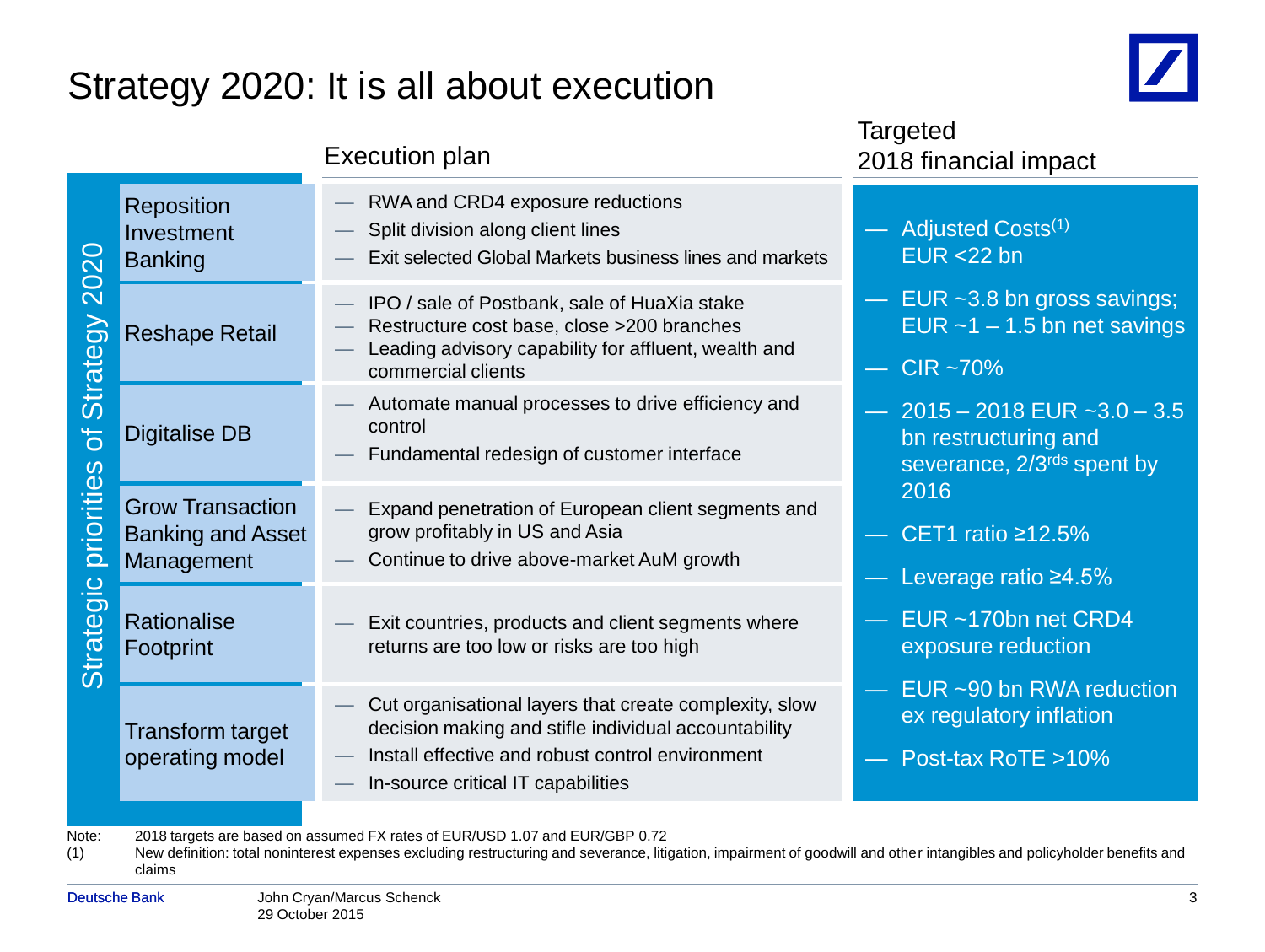## Reorganised our operating divisions along our client lines





Strengthen client alignment and anticipate developing regulatory best practice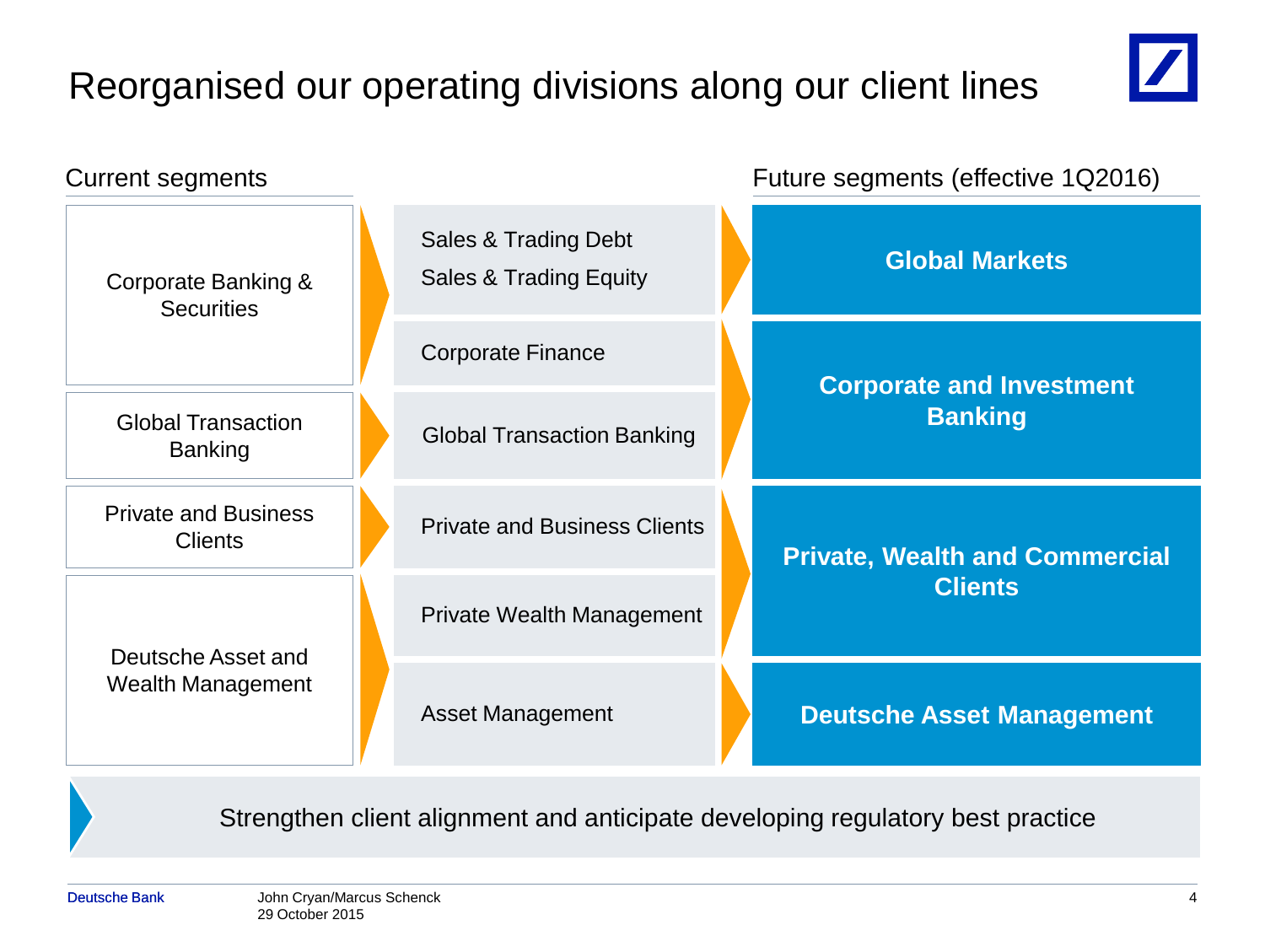#### One fully accountable new leadership team with all businesses and functions represented



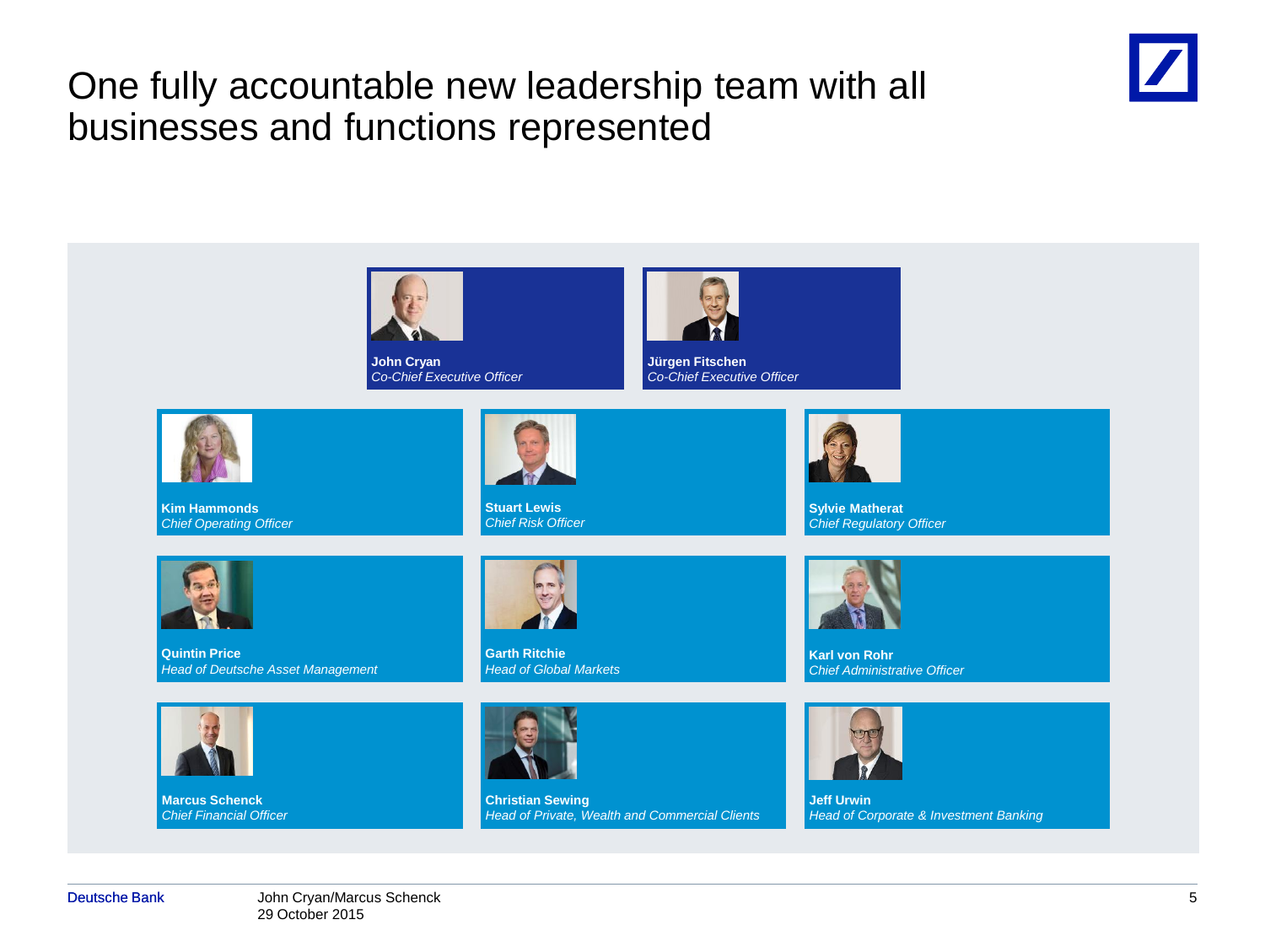#### Top priority: Achieve structurally affordable cost base In EUR bn





Note: 2018/2020 targets are based on assumed FX rates of EUR/USD 1.07 and EUR/GBP 0.72

(1) Primarily related to Postbank and HuaXia Bank (incl. EUR 0.6bn impairment)

(2) Total noninterest expenses excluding restructuring and severance, litigation, impairment of goodwill and other intangibles and policyholder benefits and claims

(3) Revenues are estimates and subject to potentially material change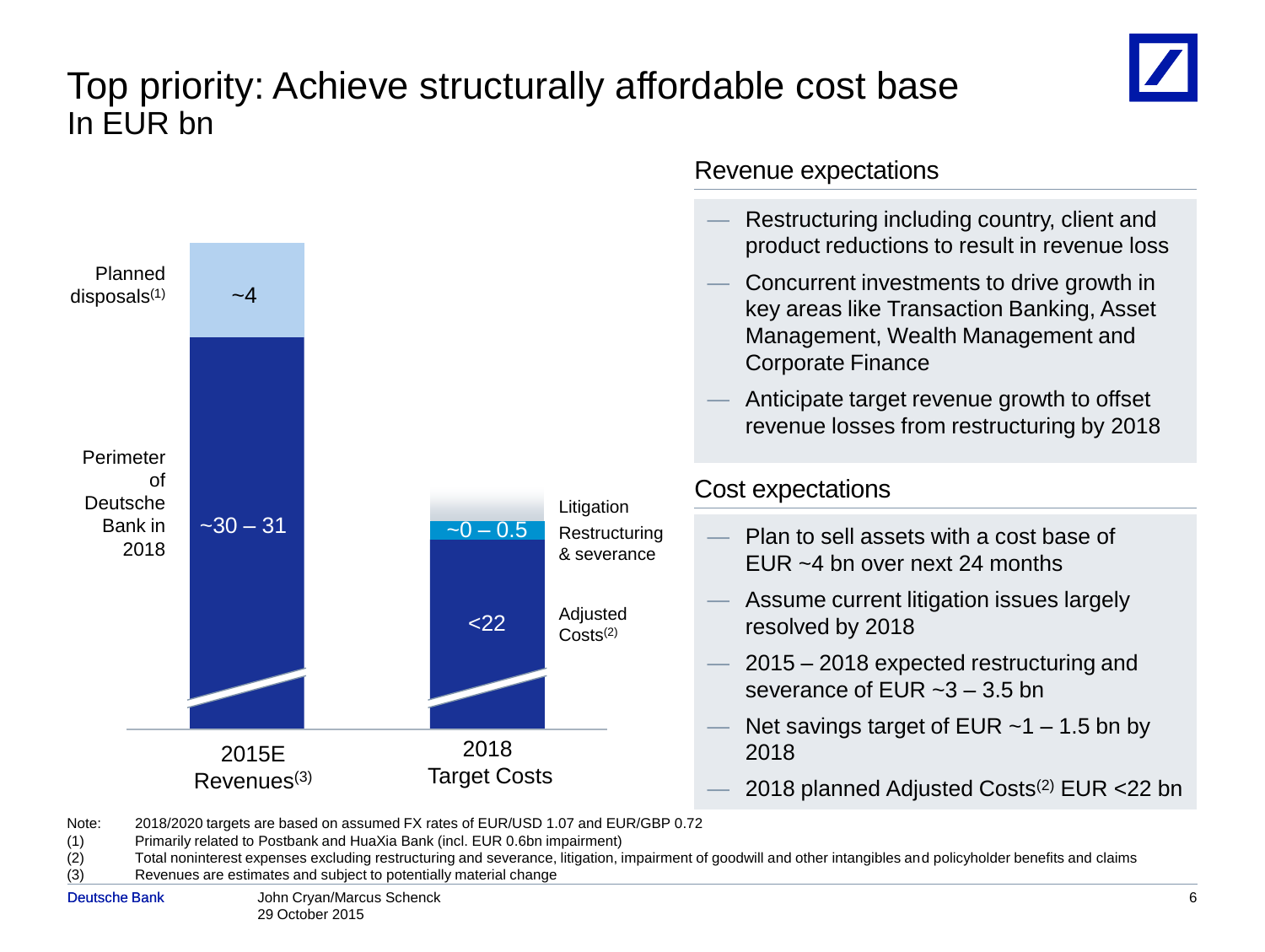#### How do we take out costs?



| <b>Planned</b><br>key measures                                    |                                                                                                                                                                                  |
|-------------------------------------------------------------------|----------------------------------------------------------------------------------------------------------------------------------------------------------------------------------|
| <b>Focus client base</b>                                          | Thorough review of client relationships in Global Markets and Corporate &<br><b>Investment Bank</b><br>Particular focus on reducing clients in high-risk operating countries     |
| Reduce country<br>presence                                        | Streamline country presence through full exit or more focused and smaller<br>presence<br>Reduce operational complexity and conduct risk                                          |
| <b>Exit selected</b><br>businesses /<br>shrink product range      | Exit a number of businesses in Global Markets, reduce others<br>Right-size retail branch network and reduce product offering                                                     |
| Material overhaul of<br>IT infrastructure /<br>automate processes | Re-engineer excessively complex IT architecture<br>Industrialise the bank with focus on automation and simplification<br>Digitalise customer experience and end-to-end processes |
| <b>Resolve</b><br>organisational<br>complexity                    | Establish clear accountability structure<br>Eliminate ~90 legal entities<br>Take out organisational layers                                                                       |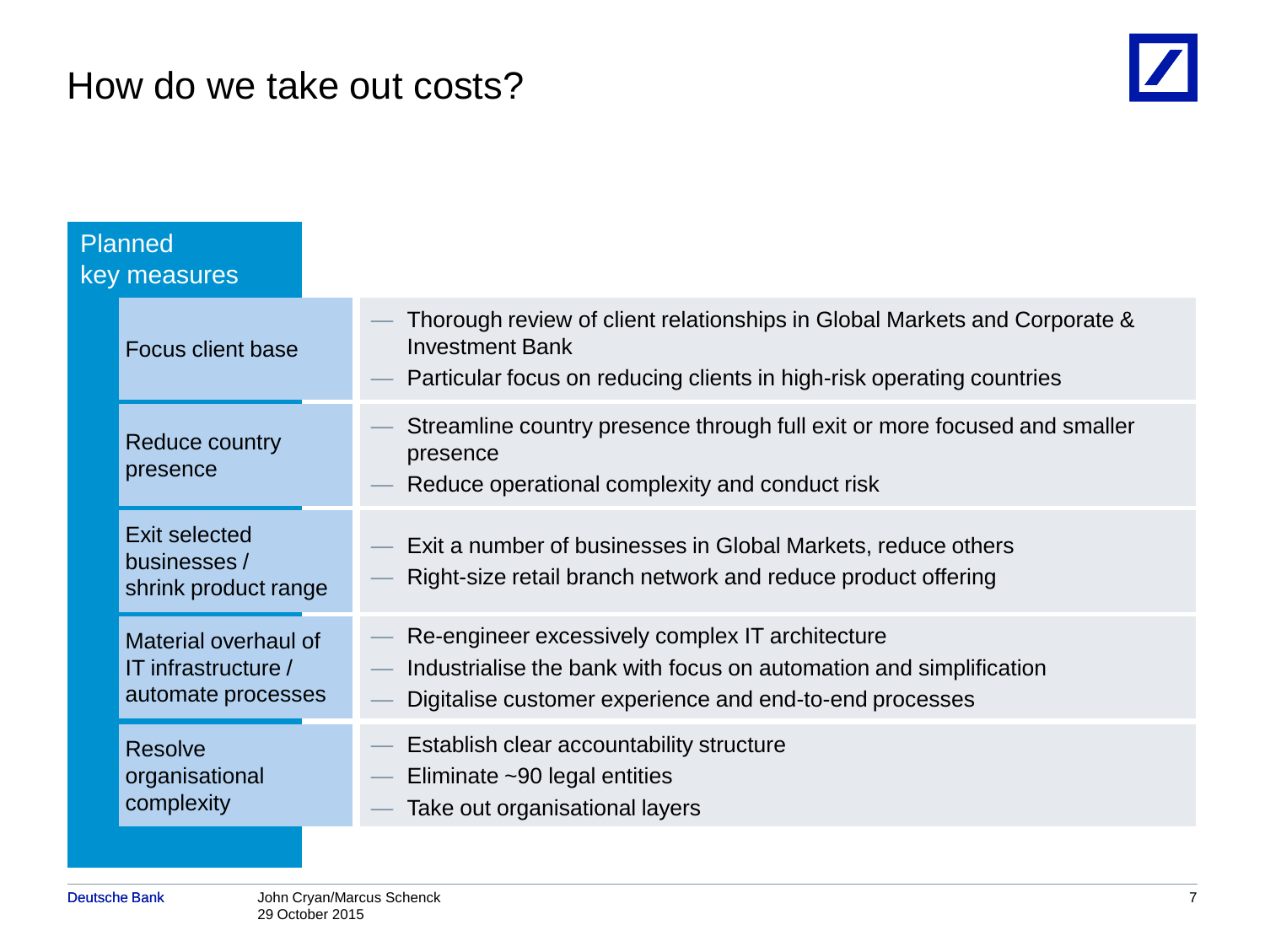## Reduce complexity of our business



#### Planned focus on:



- Reduce number of clients in Global Markets and Corporate & Investment Banking by up to 50%
- Become more relevant (top 3 bank) with key corporate clients
- Increase number of products per client
- Target lower RWA over time, but higher revenues
- (1) Based on FY2014 revenue credits

- Exit a number of businesses:
	- Market-making uncleared CDS
	- Rates legacy (e.g. uncleared swaps with dealers)
	- Agency RMBS trading
	- High risk weight securitised trading
- Rationalise a number of businesses:
	- EM Debt hubbing
	- Low return client lending
	- FIC perimeter
	- Rates & Credit OTC clearing
- Reduce products in retail by 1/3rd

#### Client base **Product suite** Country footprint

- Full exit from 10 countries to be implemented within next 36 months
- Further centralise booking and onshore trading in regional hubs
- Targeted financial impact:
	- Cost savings EUR  $~200 \text{ m}$
	- CRD4 leverage exposure decline EUR  $~10$  bn
	- ~700 FTE reduction
- Maintain strong commitment to our global network with Transaction Banking to focus on its international client base
- Expected to reduce complexity and conduct risk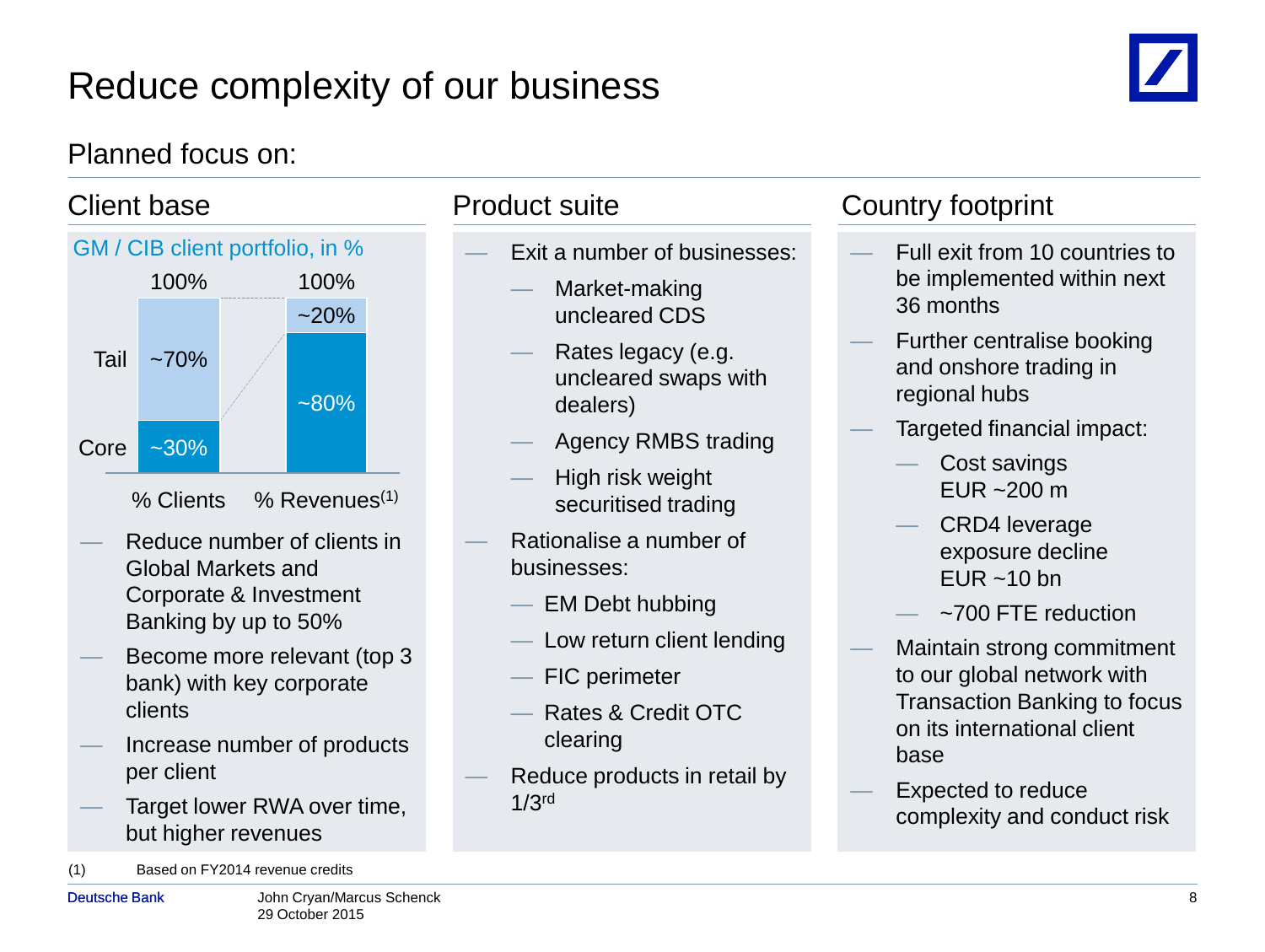## Reduce complexity of our IT Infrastructure



| Key performance indicators      | 2015   | 2020 Plan      | Change |
|---------------------------------|--------|----------------|--------|
| <b>Operating systems</b>        | 45     | 4              | $-90%$ |
| End-of-life hardware / software | 166    | $\overline{0}$ | 100%   |
| % virtualisation                | 46%    | 95%            | 49ppts |
| Private cloud adoption          | 20%    | 80%            | 60ppts |
| Intersystem reconciliations     | ~1,000 | $~1 - 300$     | 70%    |

"Run the bank" costs targeted to decline by EUR ~800 m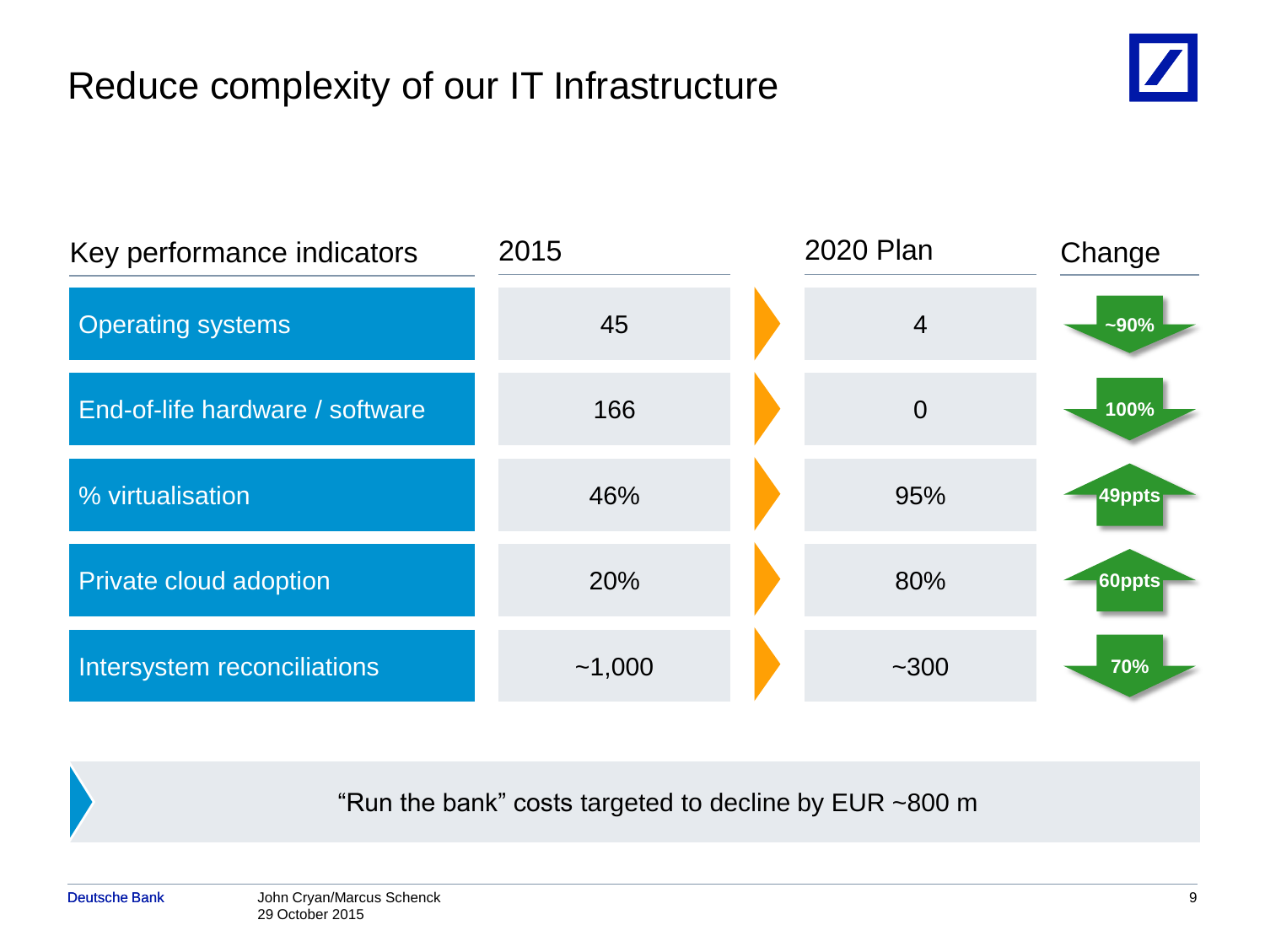#### Control issues must be resolved In EUR bn





(1) Excluding impairment of goodwill and other intangibles of EUR 1.9 bn in 2012 and EUR 5.8 bn in 9M2015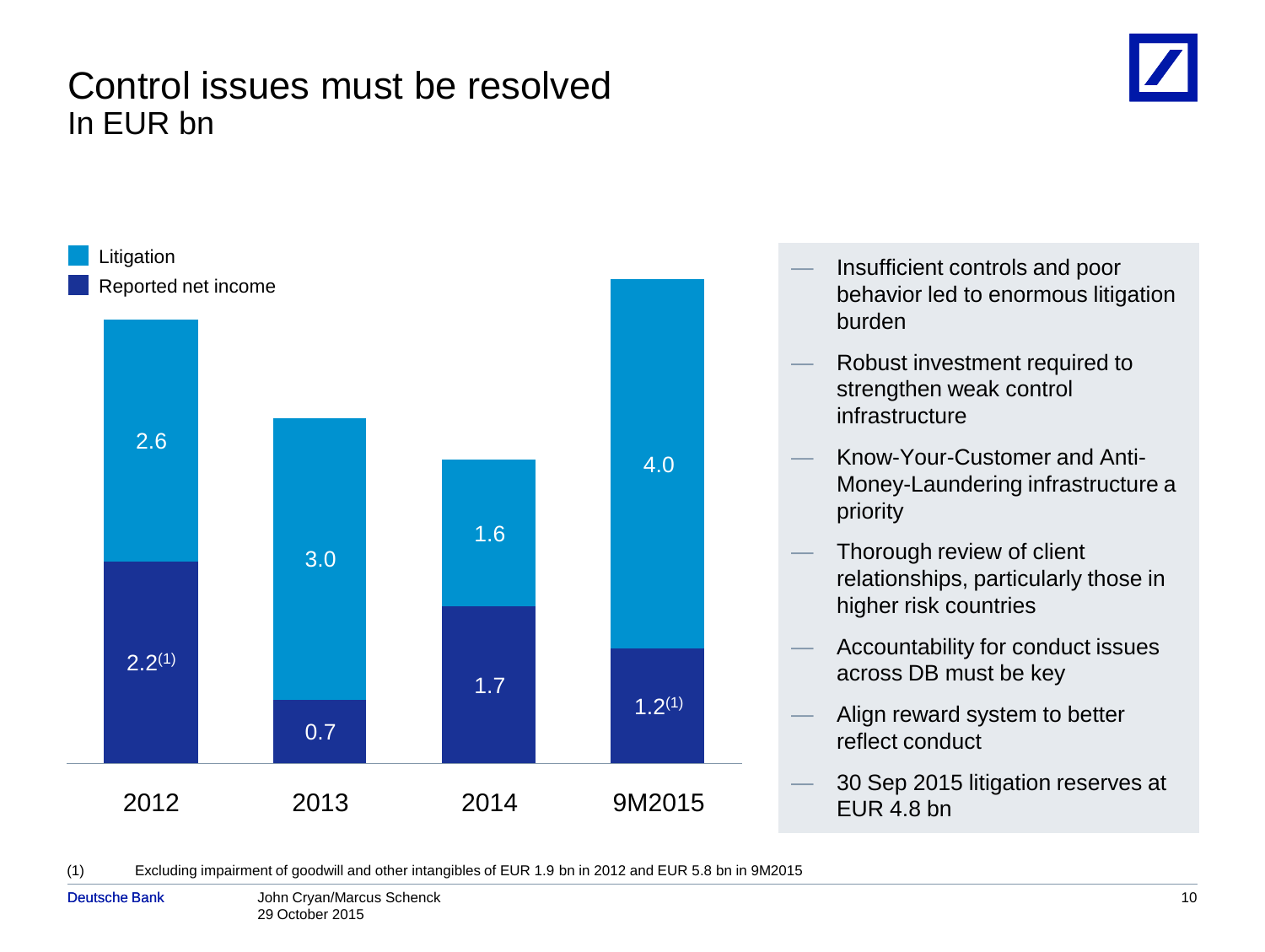## Growing regulatory pressures will continue



|                                                        | <b>Issues</b>                                                                                                                                                                                                                                                   | DB intended response                                                                                                                                                                                    |
|--------------------------------------------------------|-----------------------------------------------------------------------------------------------------------------------------------------------------------------------------------------------------------------------------------------------------------------|---------------------------------------------------------------------------------------------------------------------------------------------------------------------------------------------------------|
| <b>RWA</b><br><b>Inflation</b>                         | Basel 4<br><b>Fundamental Review of the</b><br><b>Trading Book</b><br>Standardised Approach for<br><b>Counterparty Credit Risk and</b><br><b>Credit Risk</b><br><b>Standardised Approach floors</b><br><b>Operational Risk RWA</b><br>Total impact: EUR ~100+bn | EUR ~90 bn RWA reduction by 2018<br>before RWA inflation<br>Further portfolio optimisation in Global<br>Markets in 2019 and 2020<br>No common equity dividend planned<br>for fiscal years 2015 and 2016 |
| <b>Intermediate</b><br><b>Holding</b><br>Company (IHC) | Fundamental change to DB's<br>governance model in the U.S.<br><b>IHC must be capitalised and</b><br>operational by July 2016<br>$H C$ to participate in $C C A R^{(1)}$ in April<br>2017 (private) and April 2018 (public)                                      | EUR ~500 m investment planned in<br>IHC / CCAR <sup>(1)</sup> projects over $2015 -$<br>2017<br>EUR ~100 m ongoing expense<br>expected from 2018 onwards                                                |

(1) Comprehensive Capital Analysis and Review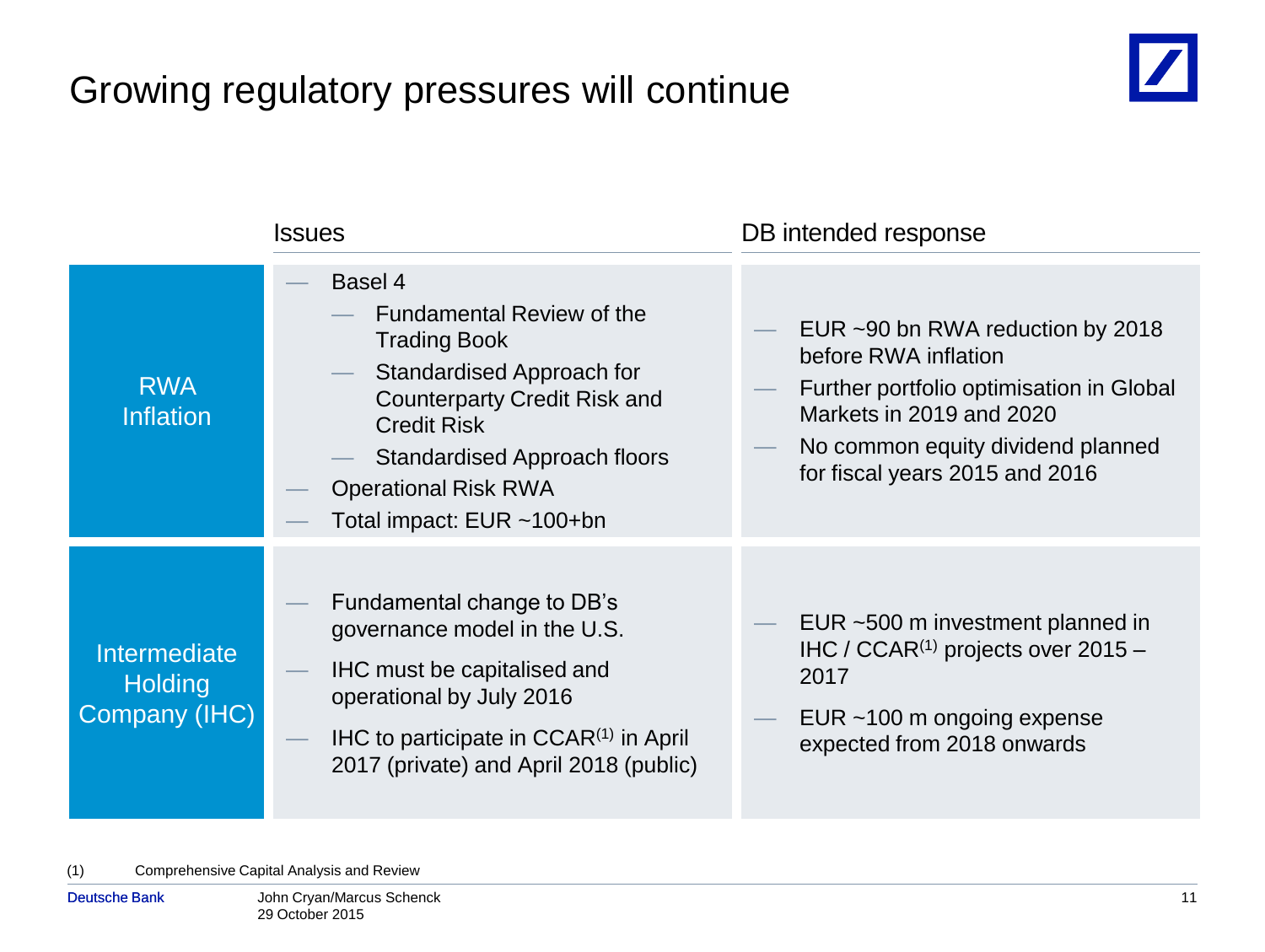#### Global Markets will remain core business but significant planned actions



- Balanced portfolio of market leading products
- Deep client relationships
- $\checkmark$  Strong distribution teams
- $\checkmark$  Excellent risk management capabilities
- $\checkmark$  Shown great adaptability to changing capital requirements

#### Significant challenges remain

- **x** Lack of straight-through processing
- **x** Sizeable legacy derivatives inventory generating low returns
- **x** Too many things to too many people, leading to inefficiency
- **x** Inflexible compensation culture
- Conduct and control issues

#### Planned actions

- Rationalise and optimise business mix
- Review and materially reduce number of client relationships
- Streamline product, infrastructure and technology to drive cost reductions
- Cut balance sheet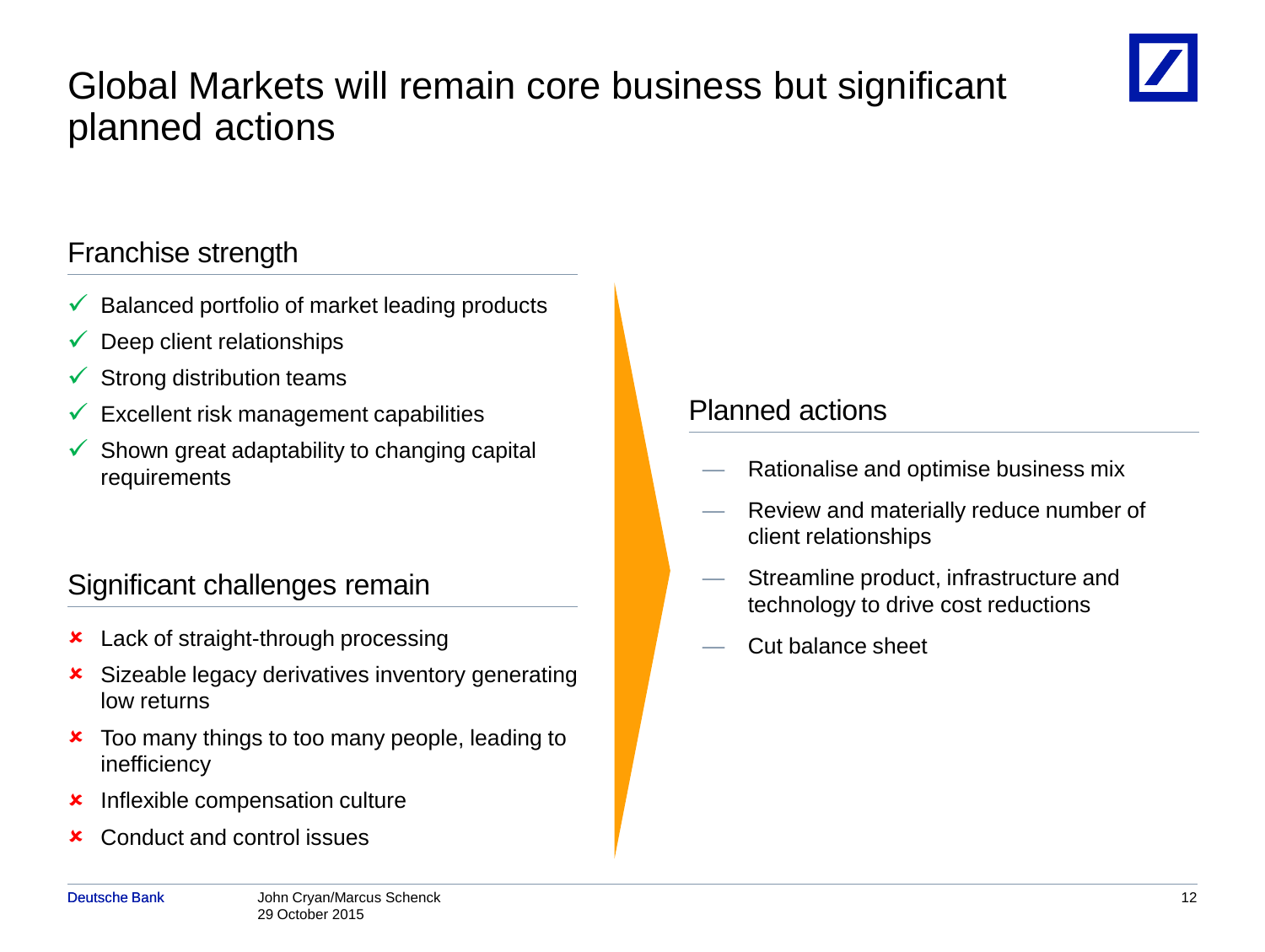#### Reallocating CB&S resources, primarily in Global Markets 3Q2015 – 2018 targeted change, in EUR bn



|                                                 | <b>RWA</b>  | <b>CRD4 Exposure</b> | <b>Revenues</b> |  |
|-------------------------------------------------|-------------|----------------------|-----------------|--|
| <b>Exit</b>                                     |             |                      |                 |  |
| Market making uncleared CDS                     |             |                      |                 |  |
| Rates legacy: e.g. uncleared Swaps with dealers | $\sim$ (15) | $\sim (40)$          | $\sim (0.4)$    |  |
| Agency RMBS trading                             |             |                      |                 |  |
| High risk weight securitised trading            |             |                      |                 |  |
| <b>Rationalise</b>                              |             |                      |                 |  |
| EM Debt hubbing                                 |             |                      |                 |  |
| Low return client lending                       |             | $\sim$ (40)          | $\sim (0.7)$    |  |
| FIC perimeter                                   | $\sim (9)$  |                      |                 |  |
| Rates & Credit OTC clearing                     |             |                      |                 |  |
| <b>Optimise</b>                                 |             |                      |                 |  |
| Leverage initiatives                            | $\sim$ (14) | $-(30)$              |                 |  |
| <b>RWA</b> initiatives                          |             |                      | $-(0.6)$        |  |
| <b>Invest</b>                                   |             |                      |                 |  |
| Normalisation of market risk levels             | ~1          |                      |                 |  |
| Prime Brokerage                                 |             |                      |                 |  |
| <b>Credit Solutions including CRE</b>           | ~1          | $-40$                | $-0.6$          |  |
| <b>Targeted Client Lending</b>                  |             |                      |                 |  |
| M&A and ECM investment                          |             |                      |                 |  |
| <b>Total Impact</b>                             | $-(28)$     | $-(70)$              | $-(1.1)$        |  |

Note: RWA changes to 2018 excludes inflation driven by regulatory driven methodology changes, operational risk increases and operational risk re-allocations from Group. 2018 targets are based on assumed FX rates of EUR/USD 1.07 and EUR/GBP 0.72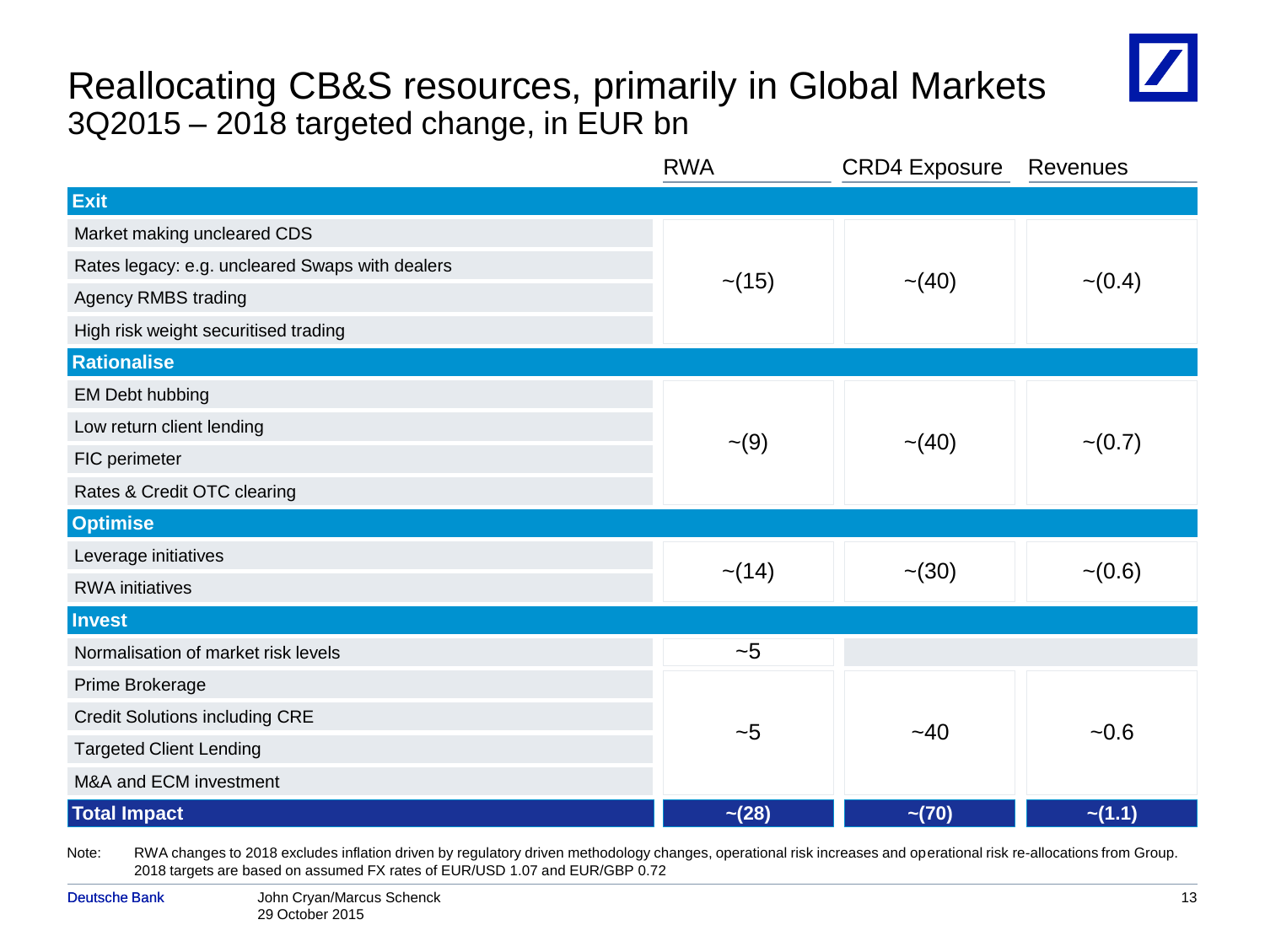

- Combine Transaction Banking and Corporate Finance under common leadership
- Continue to grow substantial Transaction Banking businesses with particular focus on core German market and Asia Pacific
- Retain strength in Debt Capital Markets with focused efforts to expand market share in Advisory and Equity Capital Markets
- Client coverage moving away from single product-only relationships towards focus on more cross-sell opportunities with higher profitability
- Several initiatives already underway
	- Strategic goal of deepening and optimising Top Tier and Core relationships
	- Reducing number of tail clients with limited prospects and / or in high risks countries as well as lowering complexity at the same time
	- Enhanced capital allocation / lending processes spanning all CIB to drive improved efficiency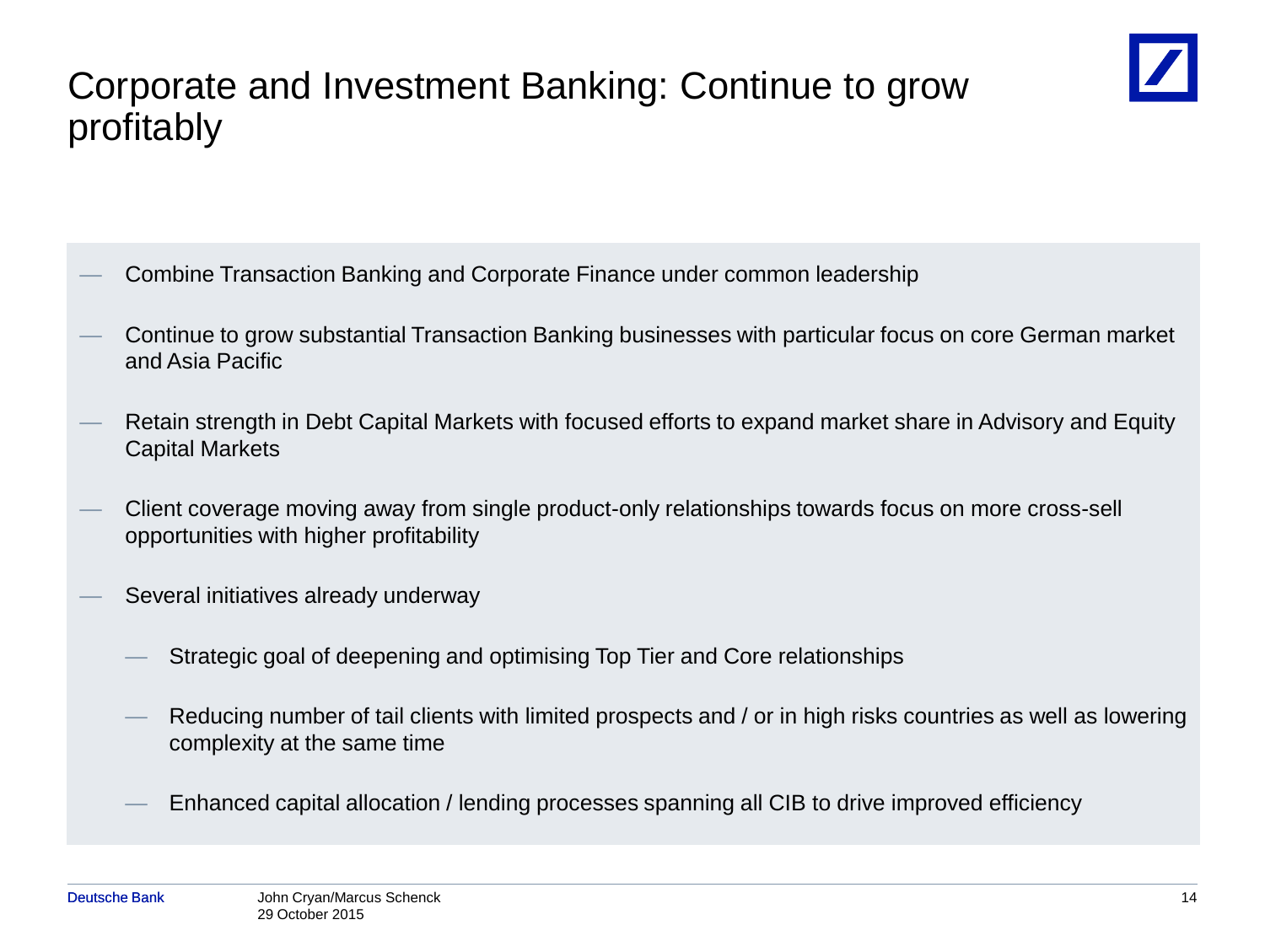

Private, Wealth & Commercial Clients: Leverage the partnership to improve client focus and realise cost synergies

| "One Bank" in Germany                               | Offer seamless client coverage with distinct Private Banking and Wealth<br>Management approach                                                                    |    |
|-----------------------------------------------------|-------------------------------------------------------------------------------------------------------------------------------------------------------------------|----|
| Strengthened<br>European presence                   | Complement the existing PBC affluent client business with (U)HNW franchise<br>- with active client referrals and enhanced cross-selling into Wealth<br>Management |    |
| Growth track for<br>Asia, Americas<br>& Middle East | Continue expansion in growing markets of Asia, Americas and Middle East<br>with superior offerings for (U)HNW clients – leveraging DB Capital Market<br>expertise |    |
| "Deutsche Bank for<br>Entrepreneurs"                | Integrated approach for the attractive and growing segment of entrepreneurs –<br>both in Germany and across Europe                                                |    |
| Cost synergies                                      | Invest in digitalisation and generate synergies in product offerings, operations,<br>overhead and support functions                                               |    |
| <b>Capital efficiency</b>                           | Improve capital efficiency by further strengthening advisory capabilities and<br>emphasis on capital-light products                                               |    |
| John Cryan/Marcus Schenck<br><b>Deutsche Bank</b>   |                                                                                                                                                                   | 15 |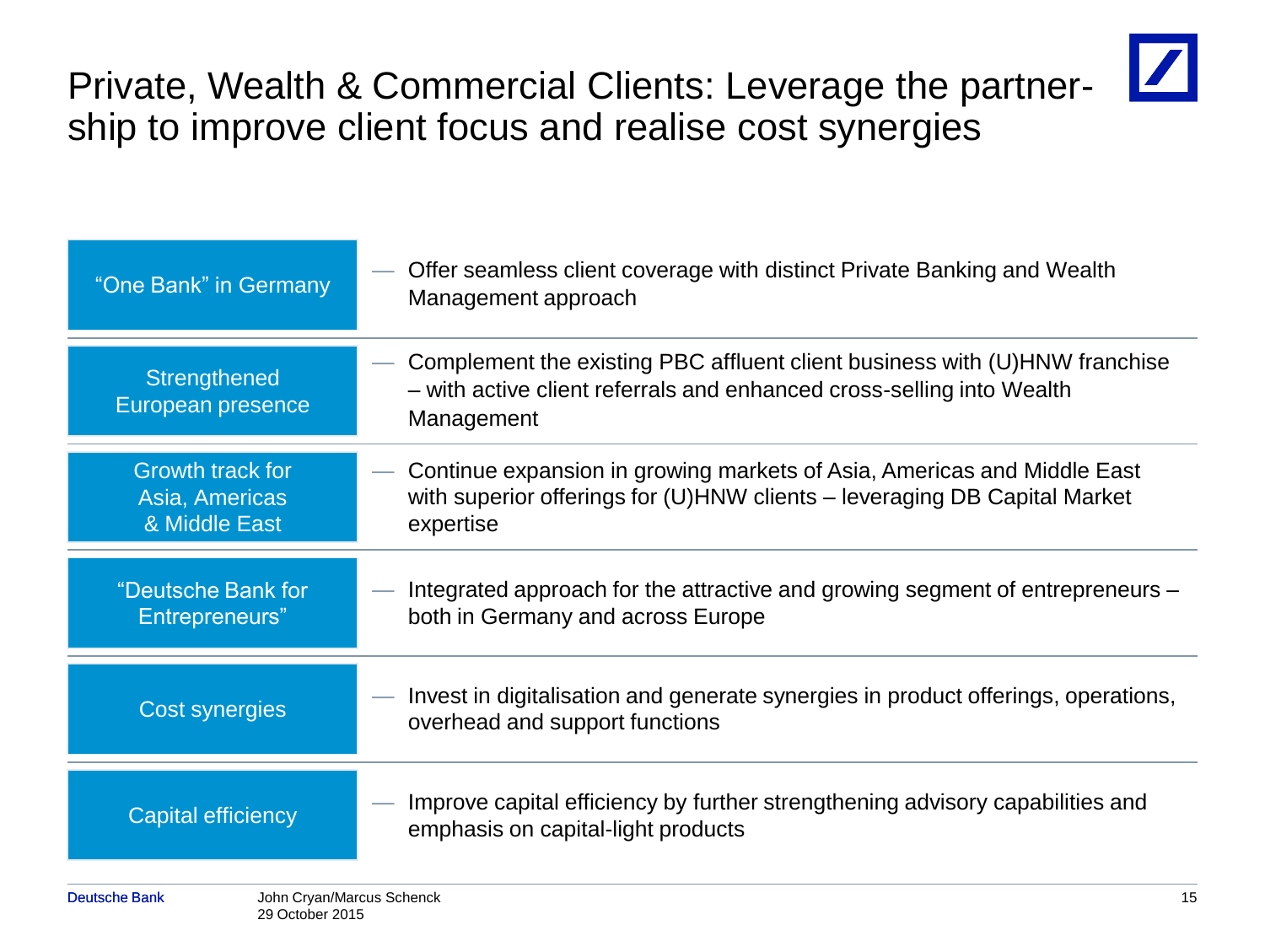### Private, Wealth & Commercial Clients: Distinct client and product focus



Estimated share of total revenues, FY2014 (Wealth Management and PBC pro-forma(1)) Product focus – targeted impact Investment & Insurance **Private** — Digitally enabled retail bank with reshaped branch 个 **Products** network & formats and efficient e2e processes **Clients** — Focus on affluent clients with leading advisory Digital product offering 小 ~55% banking and emphasis on investment products — Presence in core European markets leveraging **Mortgages** strong DB brand  $\blacktriangle$ *Refocus* Discretionary Portfolio **Wealth** — Top 10 global wealth manager T Management (DPM) Management — Relationship-based approach with tailored solutions, access to DB's global franchise Capital Markets Products  $\overline{\mathbf{z}}$  $~25%$ — Invest in key growth markets, e.g., Asia, Americas, Middle East with superior offerings for (U)HNW Lending solutions 7 clients *Emphasise* Capital Markets and **Commercial** Focus on MidCap client relationship management; 个 Transaction Banking Products regain "Hausbank"-status in Germany (Deutsche **Clients** Bank for Entrepreneurs) Commercial Lending and all  $\sigma$  $~20\%$ — Deliver first class quality solutions and services — Accelerate cross selling by leveraging DB's product **Deposits**  $\rightarrow$ strengths – in collaboration with CIB *Emphasize*

#### (1) Excluding Postbank and selective parts of Advisory Banking International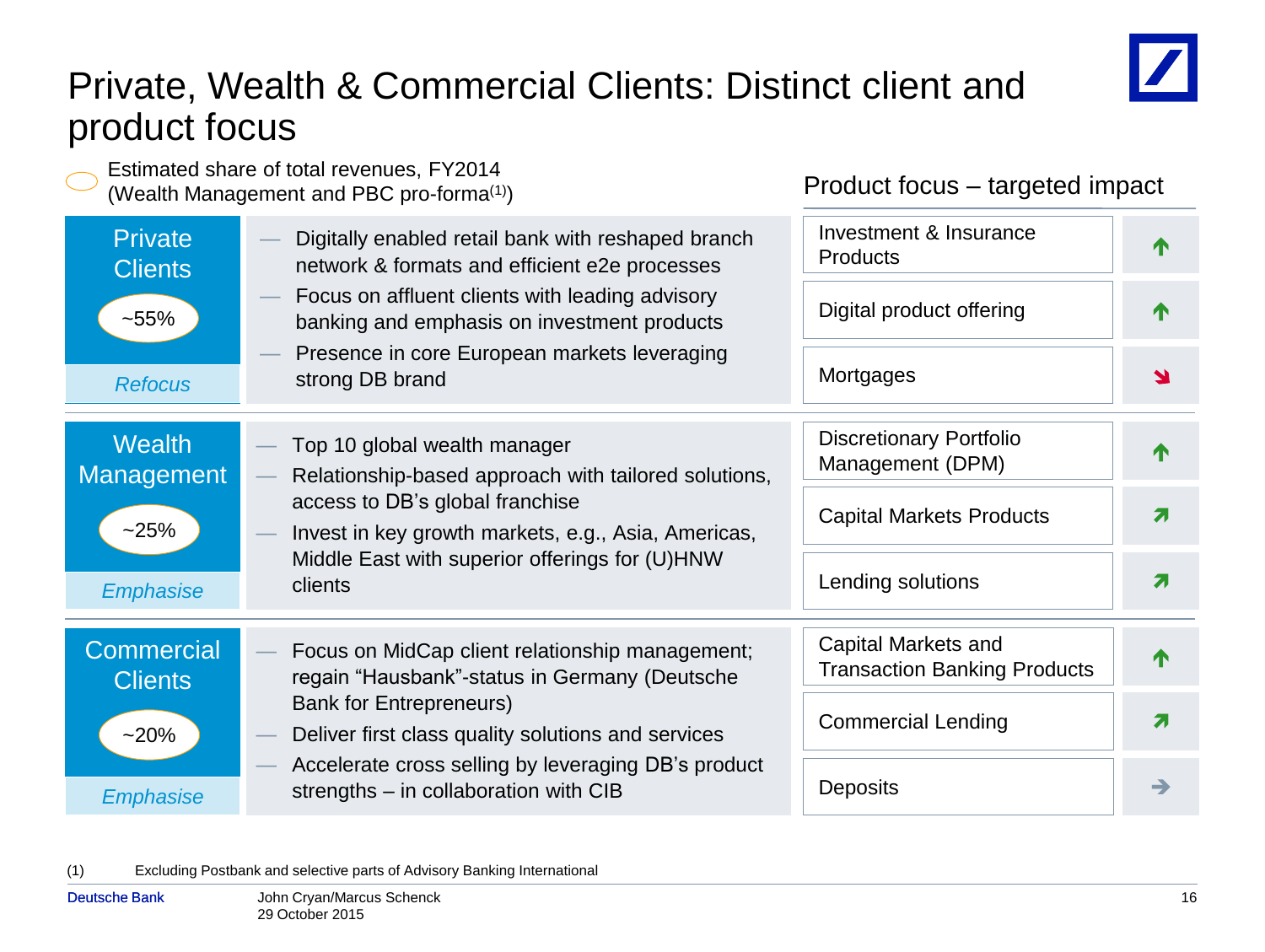

### Private, Wealth & Commercial Clients: Reshape PBC for lower costs and higher efficiency



Additionally, realise synergies from combining PBC with Wealth Management (mainly operations, overhead and support functions)

(1) CIR adjusted for impairments in 2015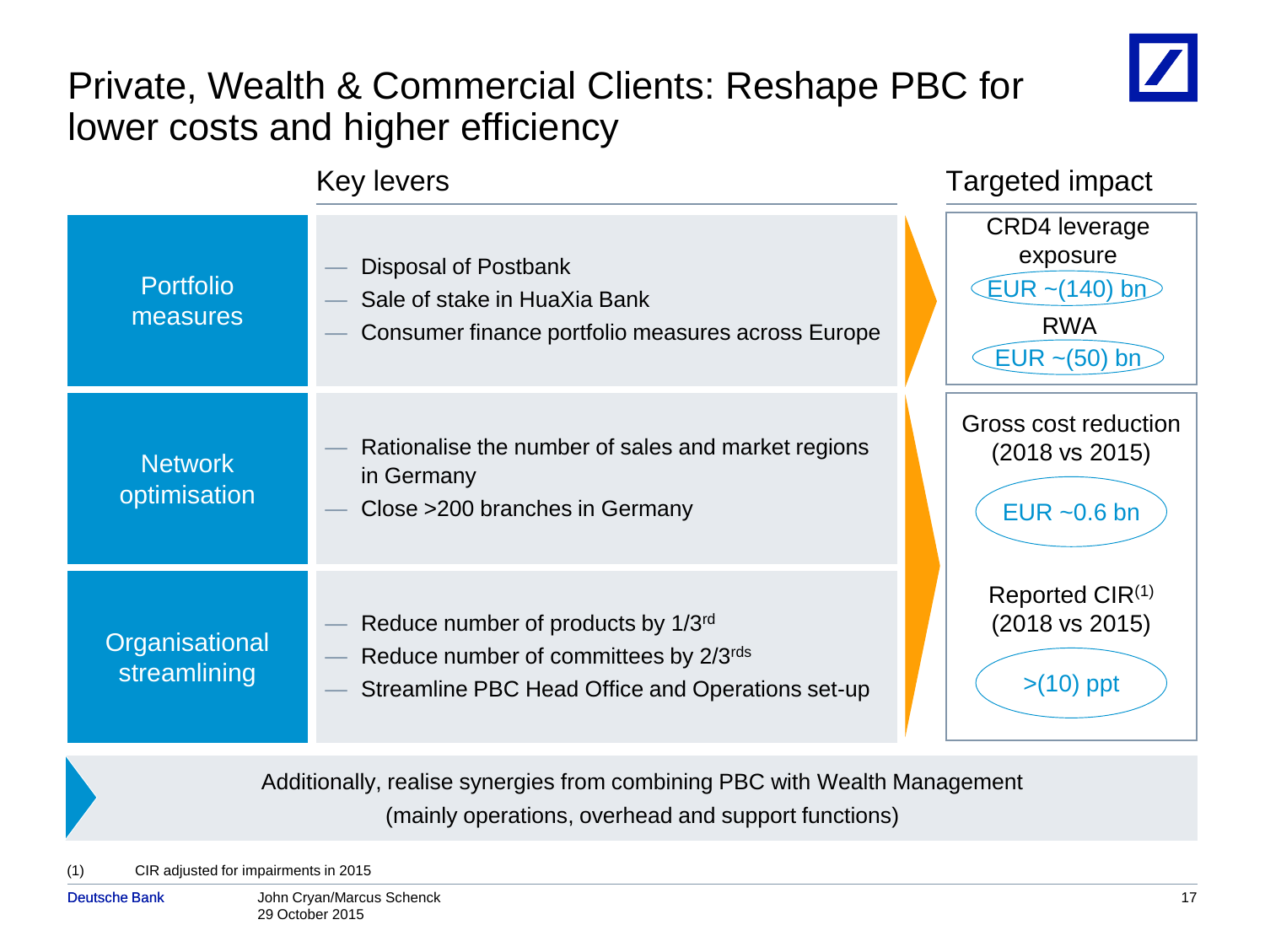### Planned disposal of Postbank





#### 2014 summary results $(1)$ , in EUR bn

| <b>Revenues</b> | 3.6 | <b>IBIT</b> | 0.4 | CRD4 | ~140 | <b>RWA</b> | $-40$ |
|-----------------|-----|-------------|-----|------|------|------------|-------|
|-----------------|-----|-------------|-----|------|------|------------|-------|

(1) Results refer to the DB internal view which differs from the Postbank AG results reported on a stand-alone basis, primarily driven by purchase price allocation / accounting differences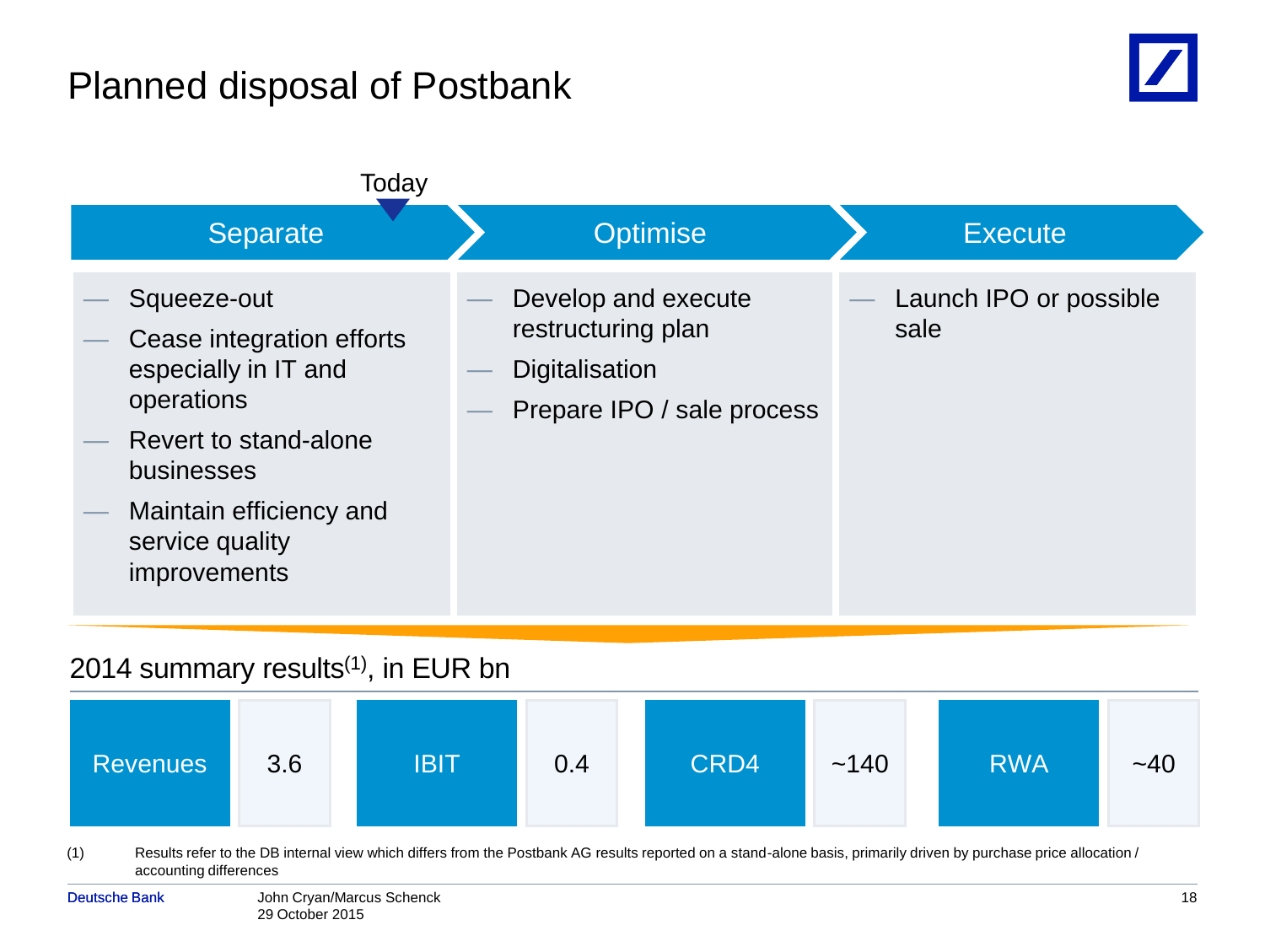#### Asset Management: global client franchise with strong growth momentum In EUR bn



- Top 10 bank-owned **global Asset Manager(1)**
- Strength across **products, channels**  and **regions**
- 146.4 $*$  and  $5*$ **Morningstar funds**
- Top 5 provider of **actively managed funds** in Europe by AuM
- Top 2 **ETF provider** in Europe by AuM
- One of the largest global **alternatives players**

Note: Combined retail and institutional client view based on current segmentation, subject to change based on announced reorganization of our operating segments (1) DB internal analysis from IPE Top 400 AM List 2015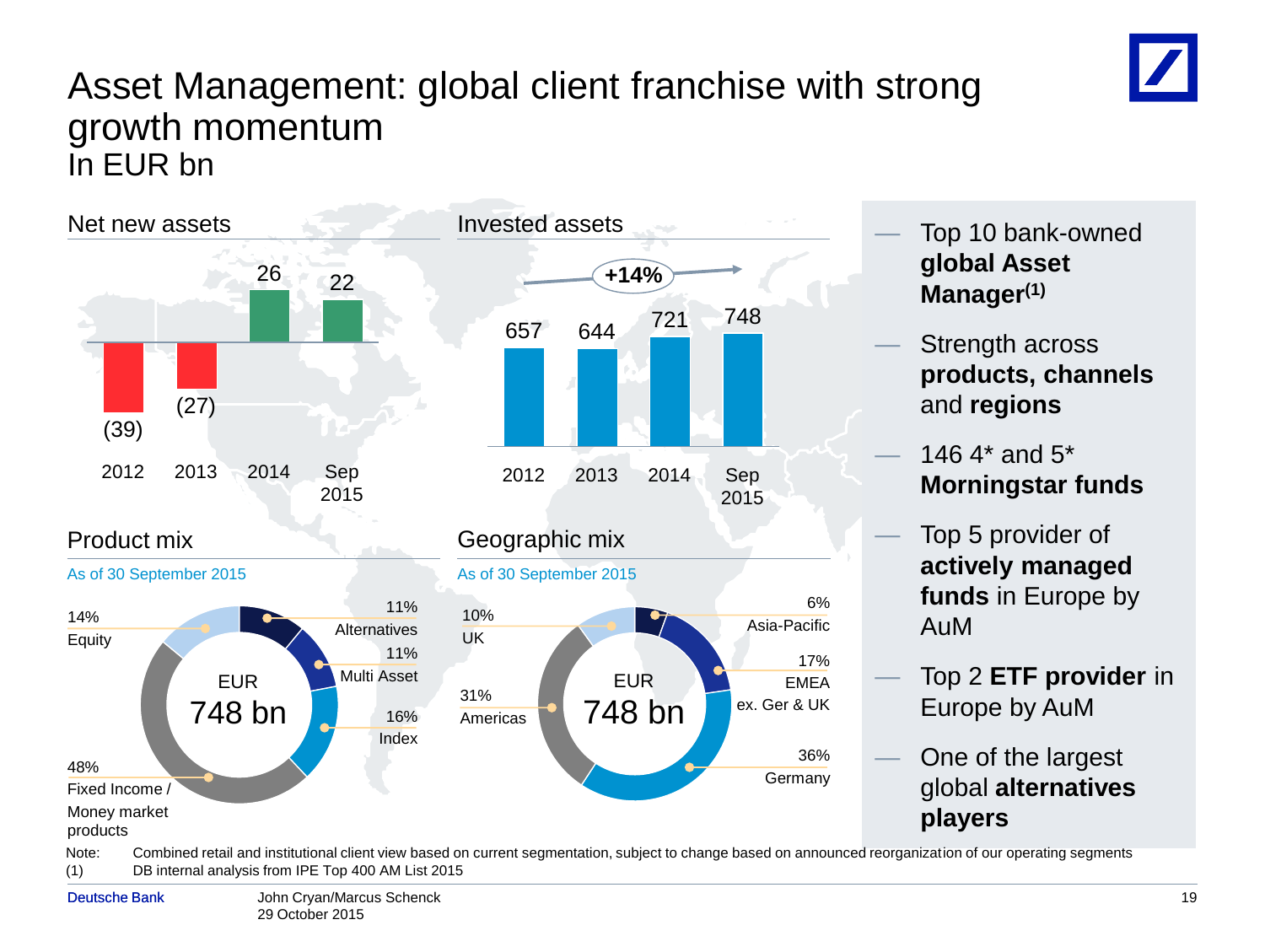### Asset Management: strategic focus on institutional clients and funds





(1) Source: PWC, Asset Management 2020, A Brave New World (2) Environmental, social and governance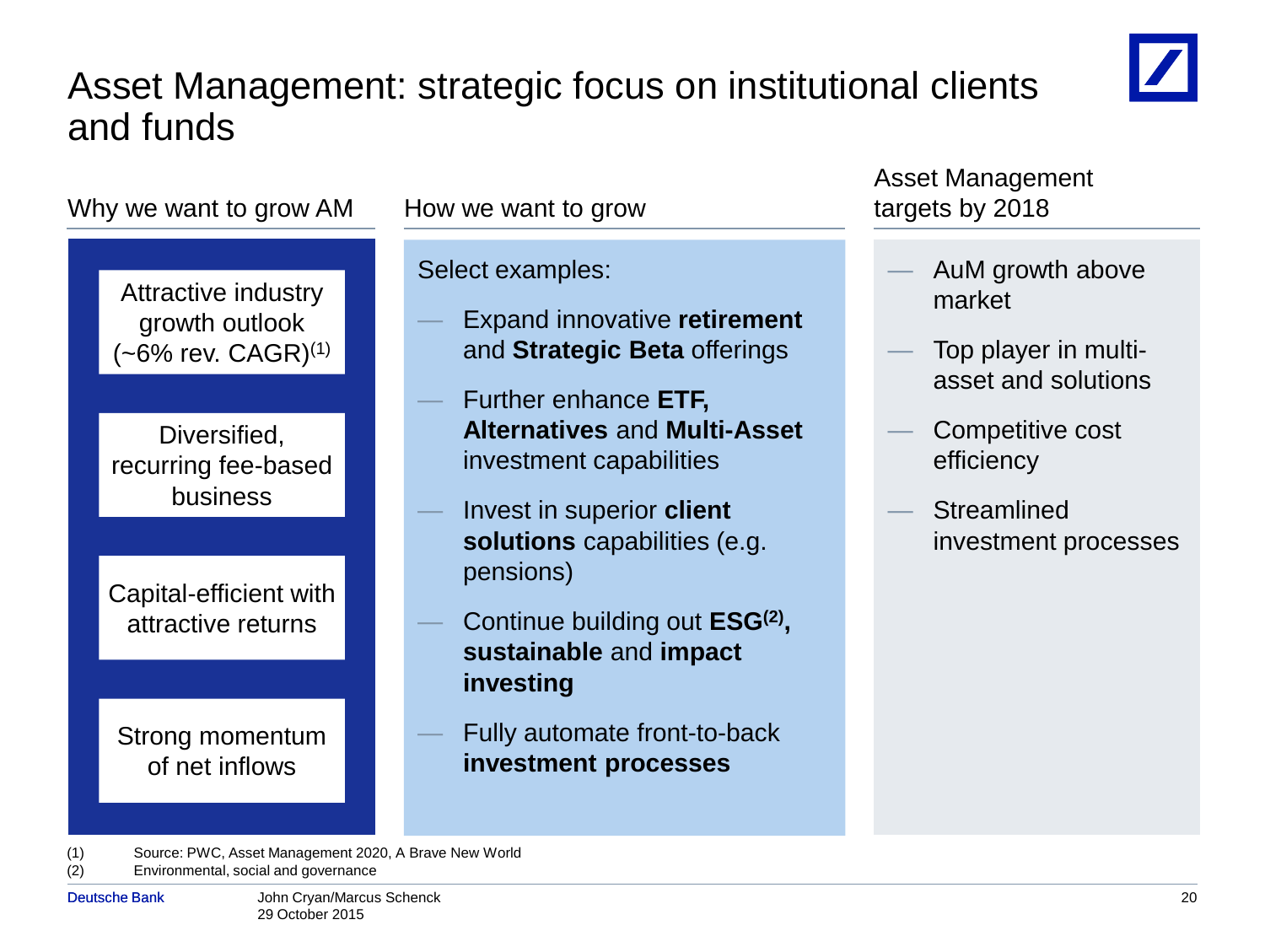#### NCOU: Accelerated wind-down RWA, in EUR bn

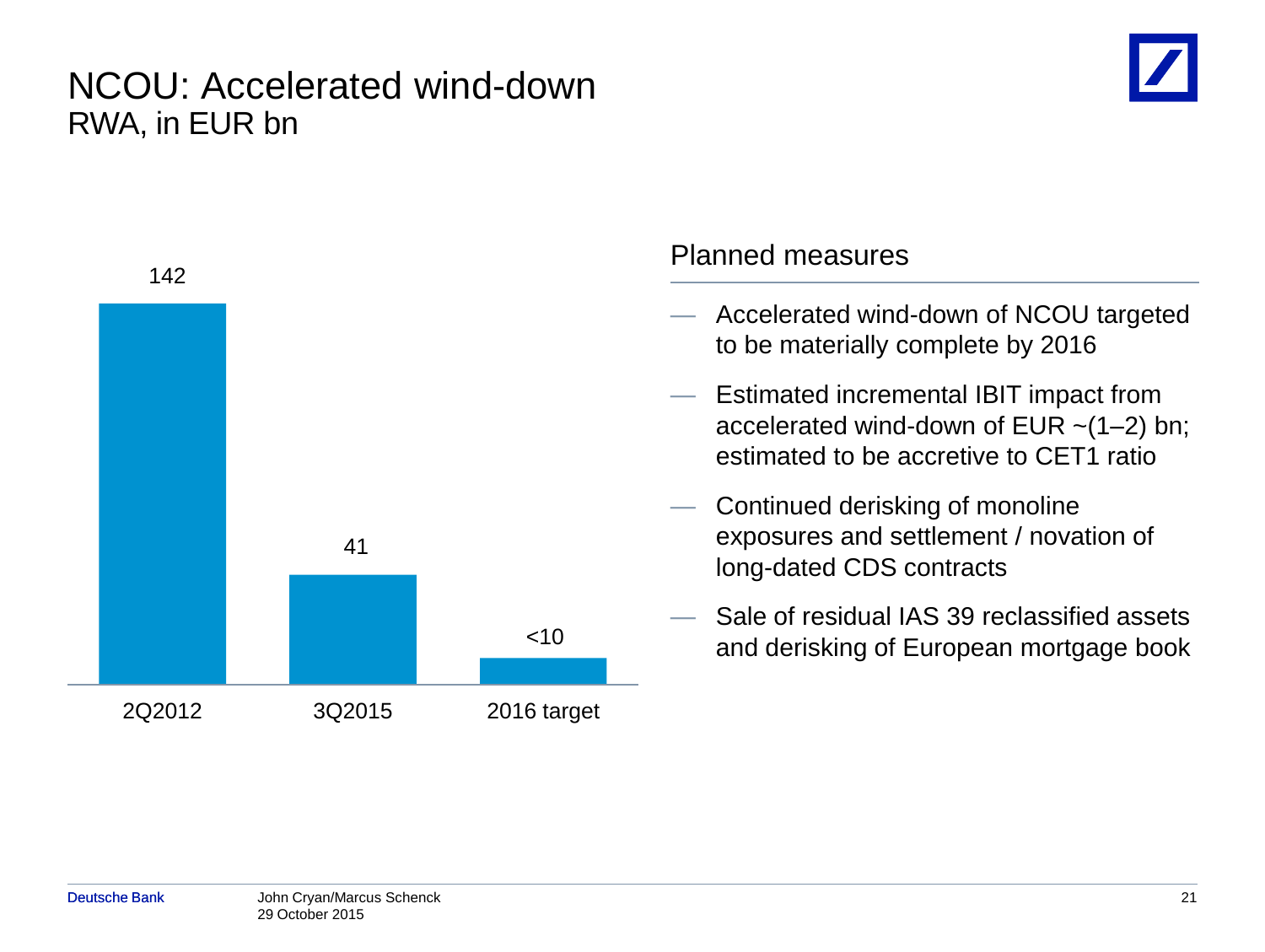

|                                           | 2018                                              | 2020         |  |
|-------------------------------------------|---------------------------------------------------|--------------|--|
| CET 1 ratio, in %                         | $\geq 12.5\%$                                     |              |  |
| Leverage ratio, in %                      | $\geq 4.5\%$                                      | $\geq 5.0\%$ |  |
| Post-tax RoTE, in %                       | $>10\%$                                           |              |  |
| Dividend per share                        | Aspiration to deliver competitive<br>payout ratio |              |  |
| Adjusted Costs <sup>(1)</sup> , in EUR bn | 22.0                                              |              |  |
| CIR, in %                                 | $~10\%$<br>$~165\%$                               |              |  |
| RWA <sup>(2)</sup> , in EUR bn            | ~1,320                                            | ~10          |  |

Note: 2018/2020 targets are based on assumed FX rates of EUR/USD 1.07 and EUR/GBP 0.72

(1) Total noninterest expenses excluding restructuring and severance, litigation, impairment of goodwill and intangibles and policyholder benefits and claims<br>(2) Excluding expected regulatory inflation

Excluding expected regulatory inflation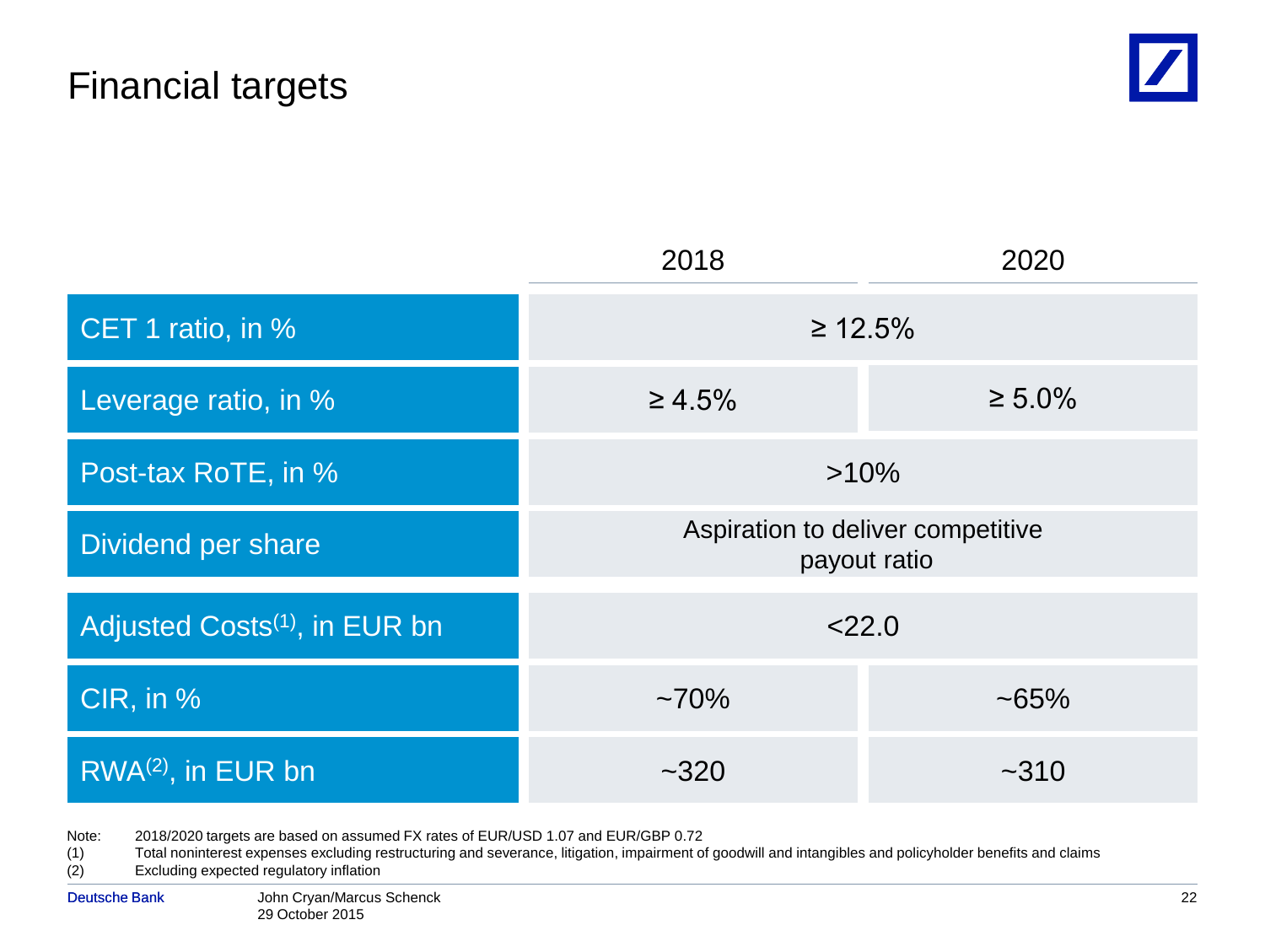Agenda



## 1 Executing Strategy 2020

## **2 Financial profile**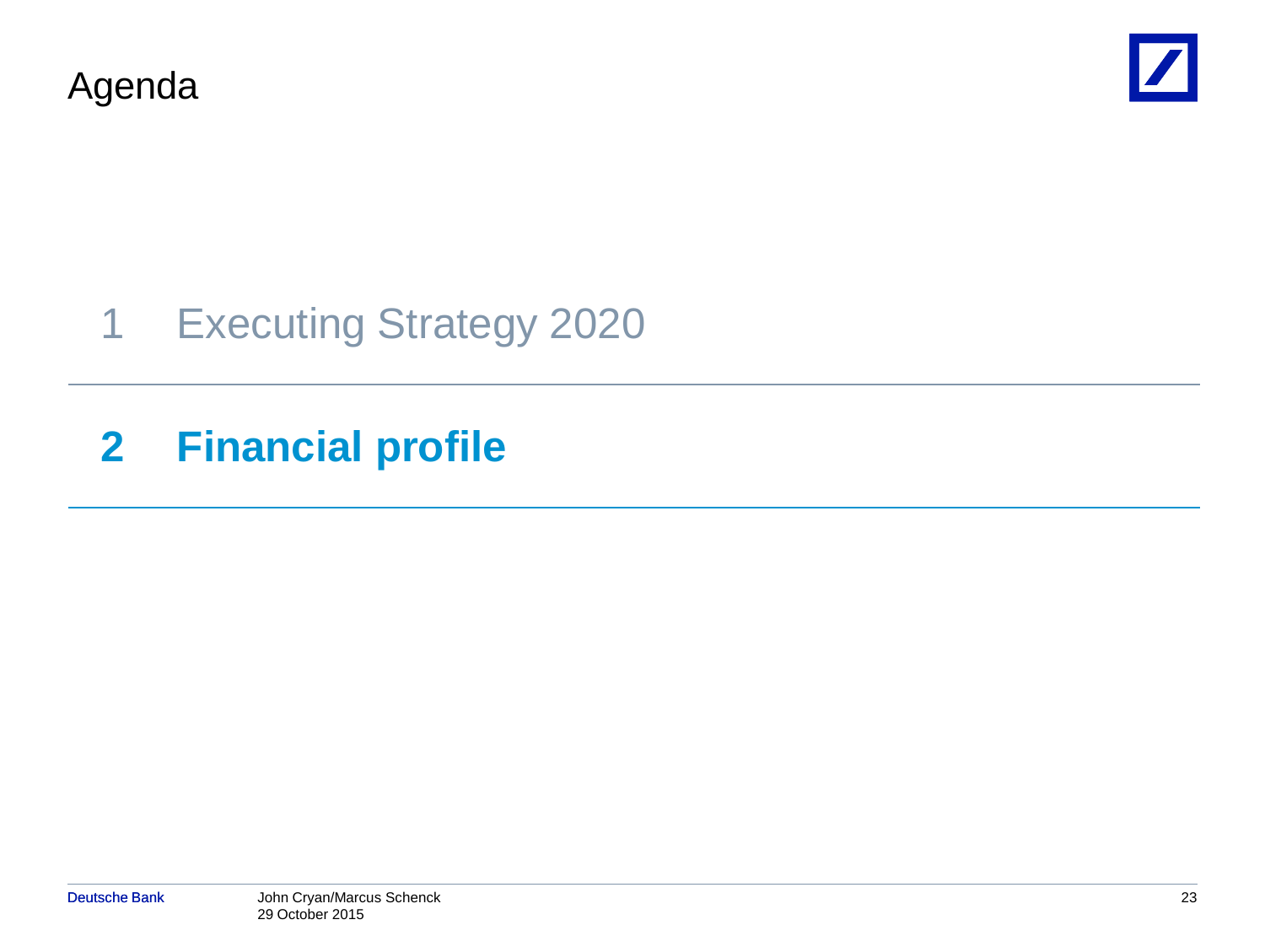#### Moving towards a cleaner cost definition Noninterest expenses 2014, in EUR bn



#### New concept of **"Adjusted Costs"** with reduced carve-outs:

- Litigation cost
- Restructuring and severance
- **Impairments**
- Policyholder benefits and claims

Restructuring and severance represent the most significant costs to achieve our cost savings target. All other costs will be included in Adjusted Costs.

- (1) Impairments refer to Impairments of goodwill and other intangibles. The old definition also includes other disclosed cost specific items, which become part of adjusted costs under the new definition
- (2) Includes loan processing fees recorded in PBC
- (3) CtA includes other severance
- (4) Executed and planned disposals, e.g. related to Postbank and NCOU operating assets
-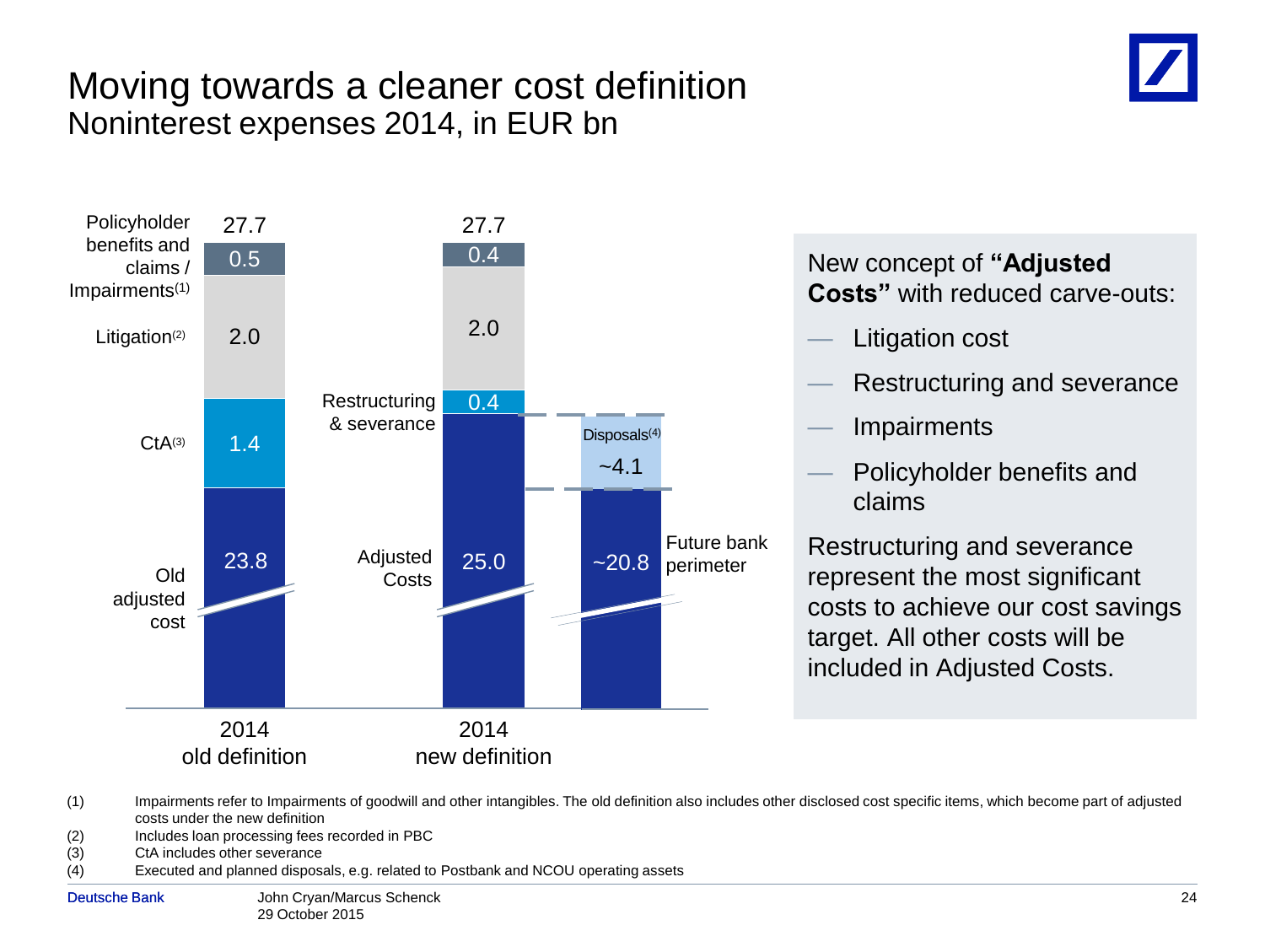#### 2015 noninterest expenses affected by one-off items Noninterest expenses, in EUR bn



2015 cost position hit by material one-offs:

- EUR 5.8 bn goodwill / other intangibles impairment (9M2015)
- EUR 4 bn litigation (9M2015)
- EUR  $~1$  1.5 bn restructuring & severance, mainly Strategy 2020 related

(1) Executed and planned disposals, e.g. related to Postbank and NCOU operating assets

(2) Impairments relates to impairments of goodwill & other intangibles. 2015 figures shown for policyholder benefits and claims, impairments of goodwill & other intangibles and litigation are based on 9M2015 Actuals. Disposals, restructuring & severance and adjusted costs are estimates and subject to potentially material change (3) Total noninterest expenses excluding restructuring & severance, litigation, impairment of goodwill and other intangibles and policyholder benefits and claims

(4) To exclude the FX effects, the prior year is recalculated using current year's FX rate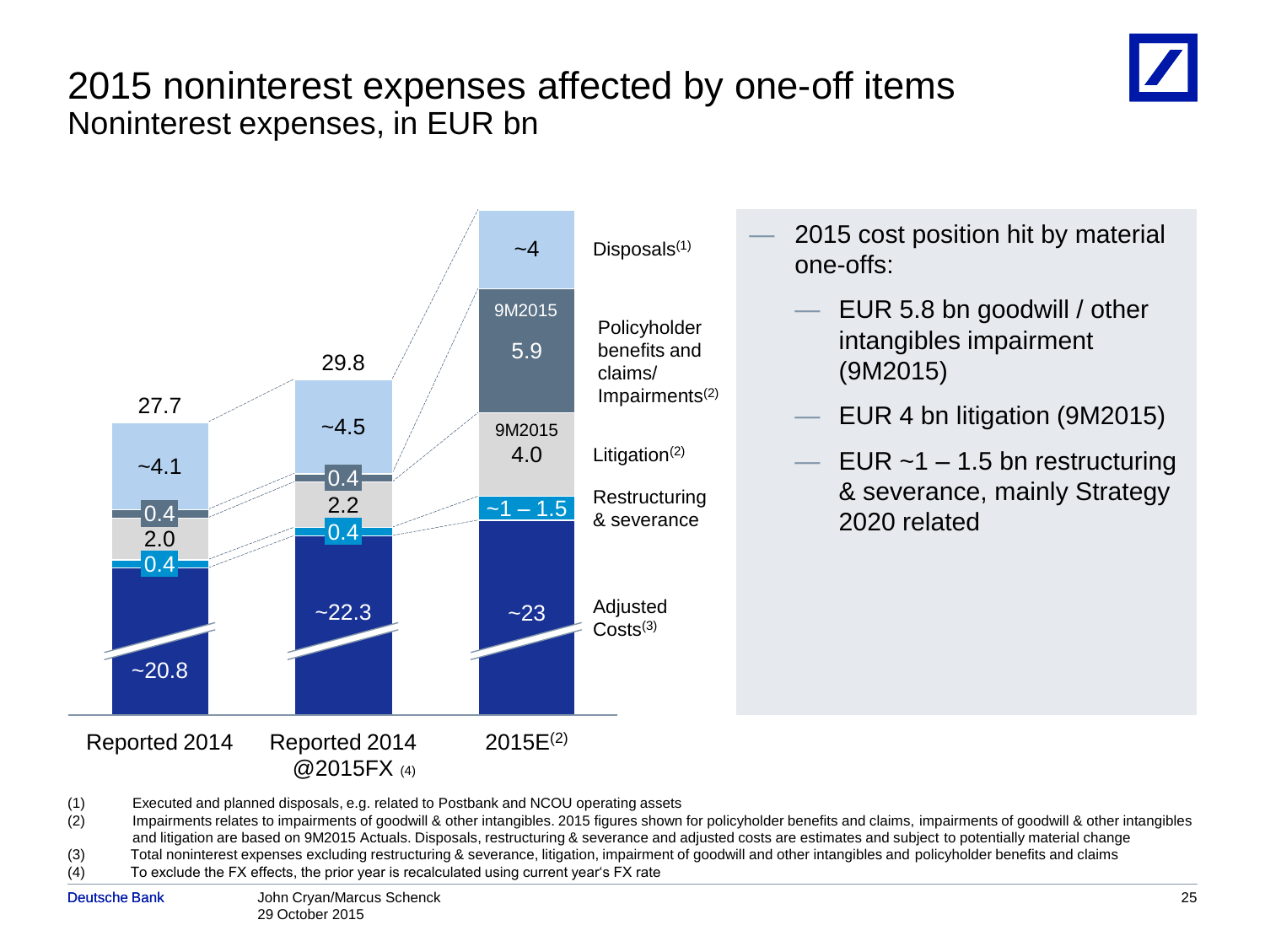#### Adjusted Cost target EUR <22 bn in 2018 In EUR bn



(1) Executed and planned disposals, e.g. related to Postbank and NCOU operating assets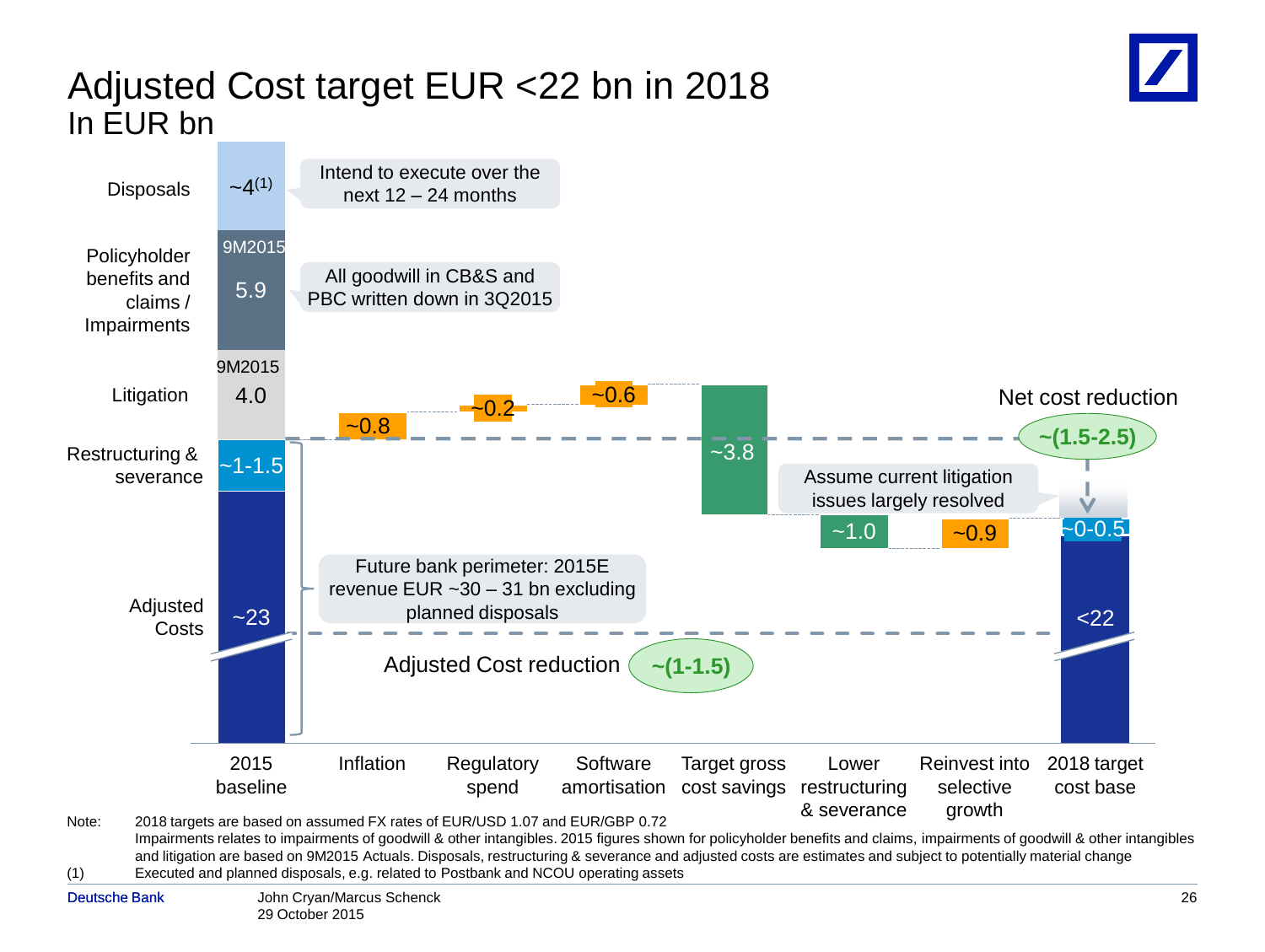#### Key areas to achieve cost savings Cumulative targeted savings 2015 – 2018, in EUR bn



| <b>Focus Global Markets business model</b><br>Re-shape Retail banking<br>and severance cost<br><b>Business</b><br>$-2.1$<br>Reduce client footprint in Global Markets<br>Total 2015 - 2018:<br>and Corporate & Investment Banking<br>EUR $-3 - 3.5$ bn<br><b>Execute country exits</b><br>$2/3rds$ spent in 2015/<br>2016<br>Simplify IT / Operations landscape<br>Technology /<br>Re-engineer core platforms<br>~1.0<br><b>Operations</b><br>Develop front-to-back data environment<br>Continue modernisation of technology<br>Infra-<br>Reduce complexity together with<br><b>structure</b><br>businesses and ensure regulatory<br>compliance<br>(ex<br>$-0.7$<br>Eliminate Corporate Center redundancies<br>Technology /<br>Automate manual workflow<br><b>Operations</b> ) | <b>Measures</b> | Target<br>gross<br>savings |                               |
|--------------------------------------------------------------------------------------------------------------------------------------------------------------------------------------------------------------------------------------------------------------------------------------------------------------------------------------------------------------------------------------------------------------------------------------------------------------------------------------------------------------------------------------------------------------------------------------------------------------------------------------------------------------------------------------------------------------------------------------------------------------------------------|-----------------|----------------------------|-------------------------------|
|                                                                                                                                                                                                                                                                                                                                                                                                                                                                                                                                                                                                                                                                                                                                                                                |                 |                            | <b>Expected restructuring</b> |
|                                                                                                                                                                                                                                                                                                                                                                                                                                                                                                                                                                                                                                                                                                                                                                                |                 |                            |                               |
|                                                                                                                                                                                                                                                                                                                                                                                                                                                                                                                                                                                                                                                                                                                                                                                |                 |                            |                               |

 $-3.8$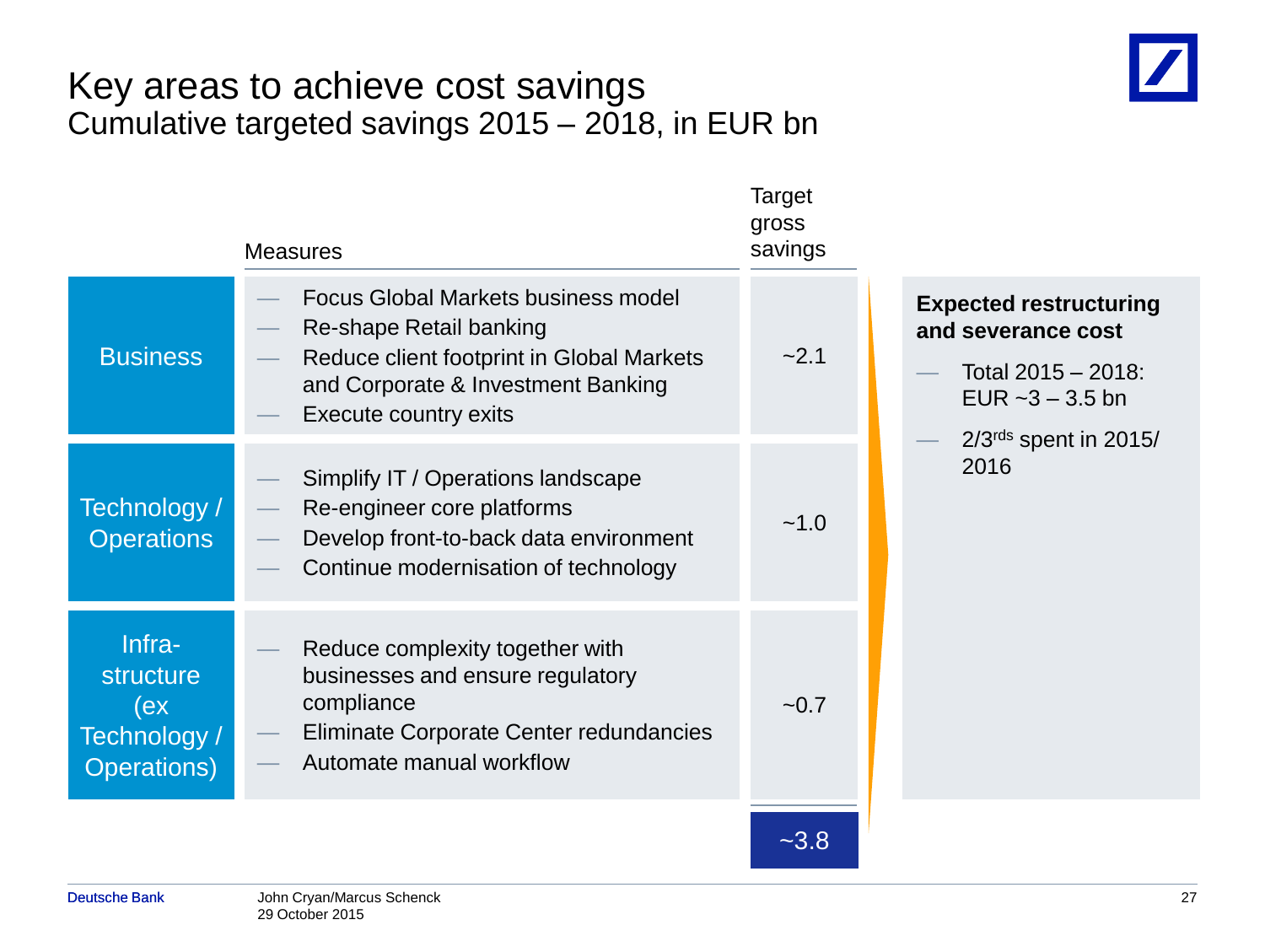#### ~9k internal FTE reductions planned Internal FTE, in 000s





~6,000 additional reduction of external Global Technology related FTEs (~20% of total)

(1) Includes expected internalisation of  $\sim$  2k by 2015<br>(2) Includes  $\sim$  19k FTE from Postbank (incl. service  $\epsilon$ Includes ~19k FTE from Postbank (incl. service entities)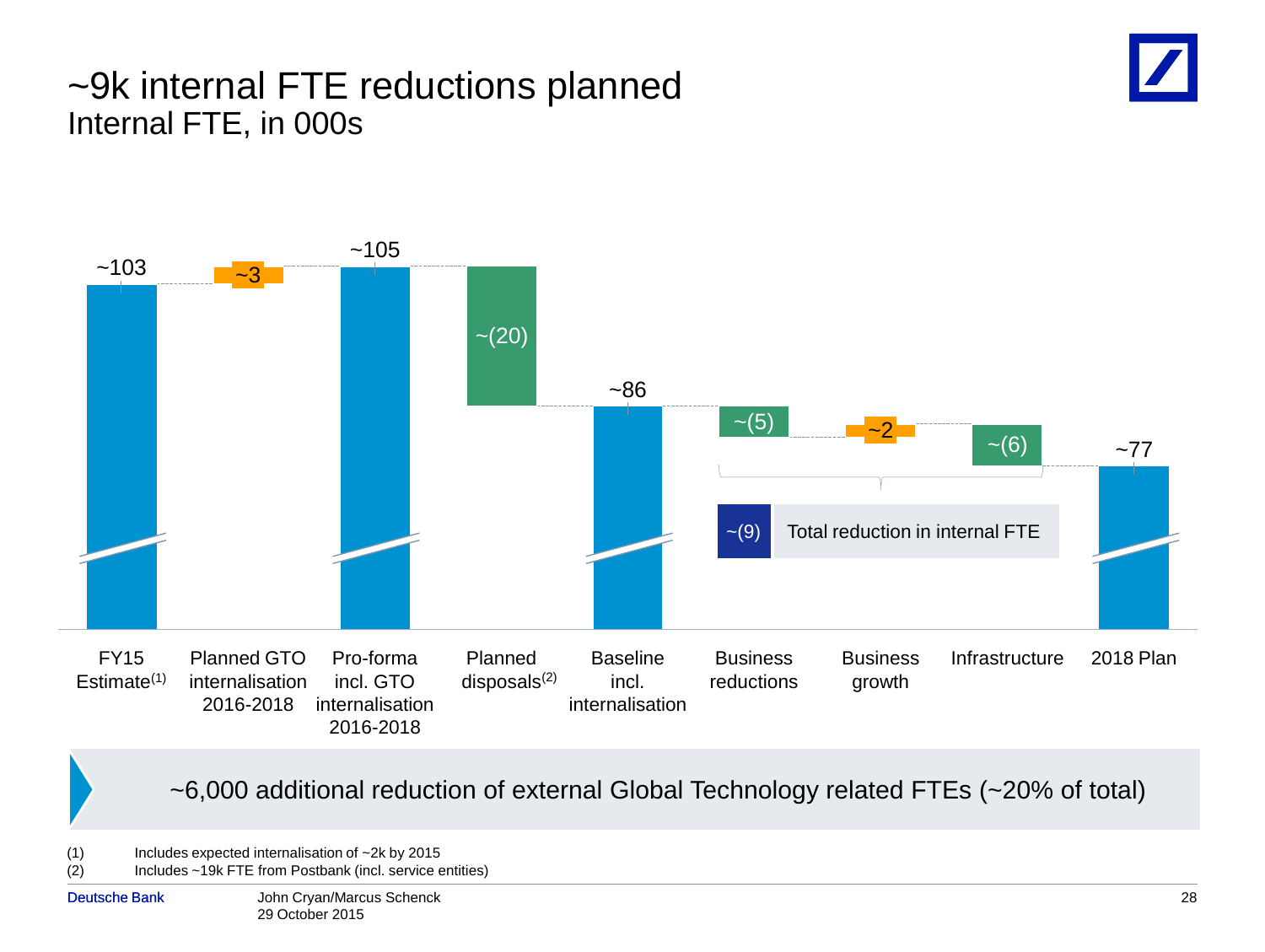## RWA planned to be reduced materially but offset by regulatory inflation In EUR bn



Note: 2018/2020 targets are based on assumed FX rates of EUR/USD 1.07 and EUR/GBP 0.72

(1) Anticipated regulatory RWA inflation ("RWA inflation") based on latest BCBS pronouncements; Operational Risk estimate assessed on current AMA model as it exceeds the estimates derived from the latest published proposals by the BCBS in 2014; all estimates net of mitigation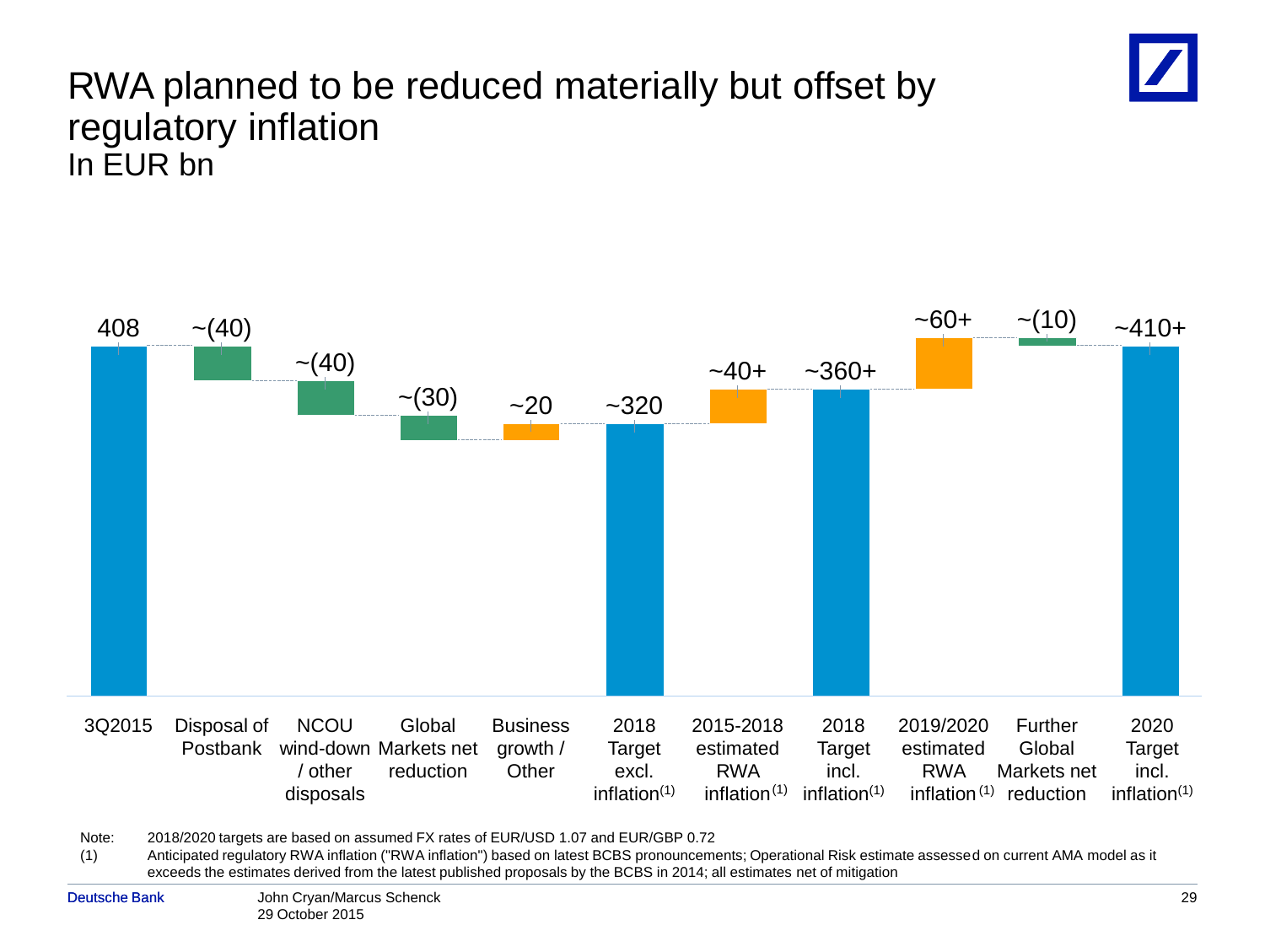#### RWA inflation from regulatory requirements(1) In EUR bn





Note: 2018/2020 targets are based on assumed FX rates of EUR/USD 1.07 and EUR/GBP 0.72

(1) Anticipated regulatory RWA inflation ("RWA inflation") based on latest BCBS pronouncements; Operational Risk estimate assessed on current AMA model as it exceeds the estimates derived from the latest published proposals by the BCBS in 2014; all estimates net of mitigation

(2) SA CCR (Standardised Approach for Counterparty Credit Risk), CRSA (Standardised Approach for Credit Risk)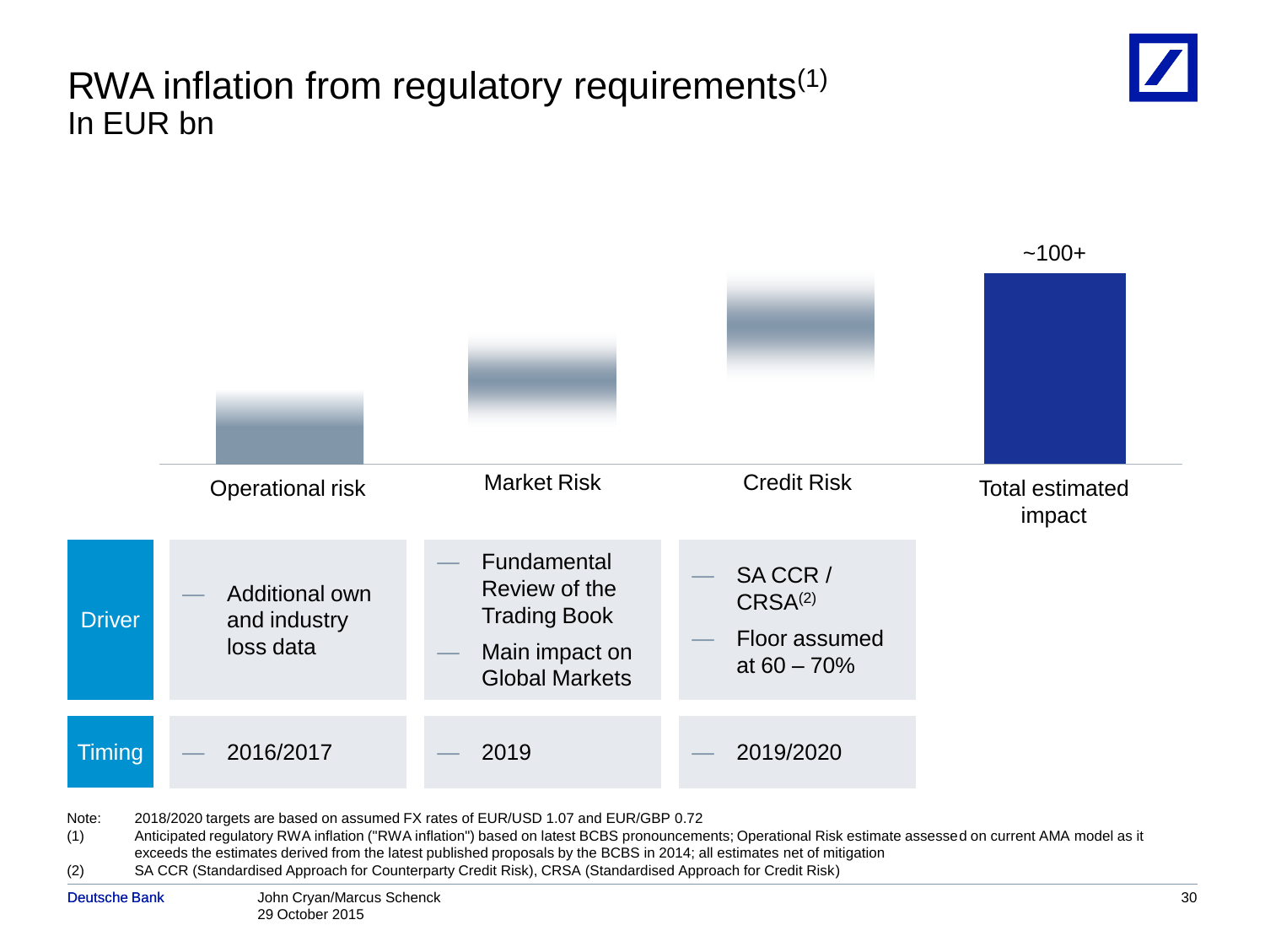## Conservative capital growth achieves capital ratios



#### Minimum required CET1 capital to achieve target capital ratio

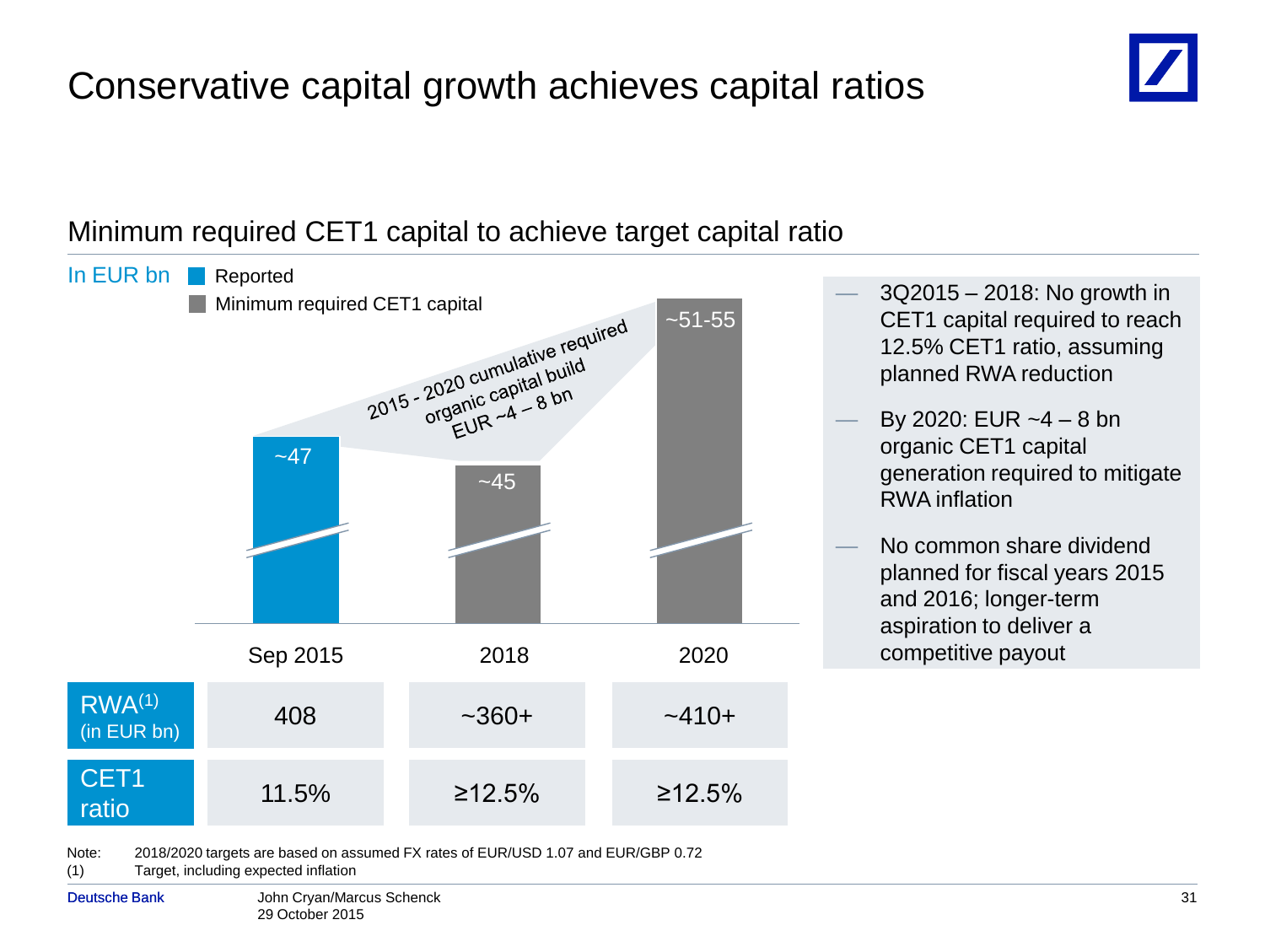## Further exposure reduction planned to improve leverage ratio CRD4 exposure, in EUR bn



- Leverage ratio target reflects likely EU regulatory requirements and DB's strategic objectives
- Improvement principally driven by disposals and deleveraging
- EUR  $3 4$  bn further AT1 issuance assumed to support leverage ratio

Note: 2018/2020 targets are based on assumed FX rates of EUR/USD 1.07 and EUR/GBP 0.72 Numbers do not add up due to roundings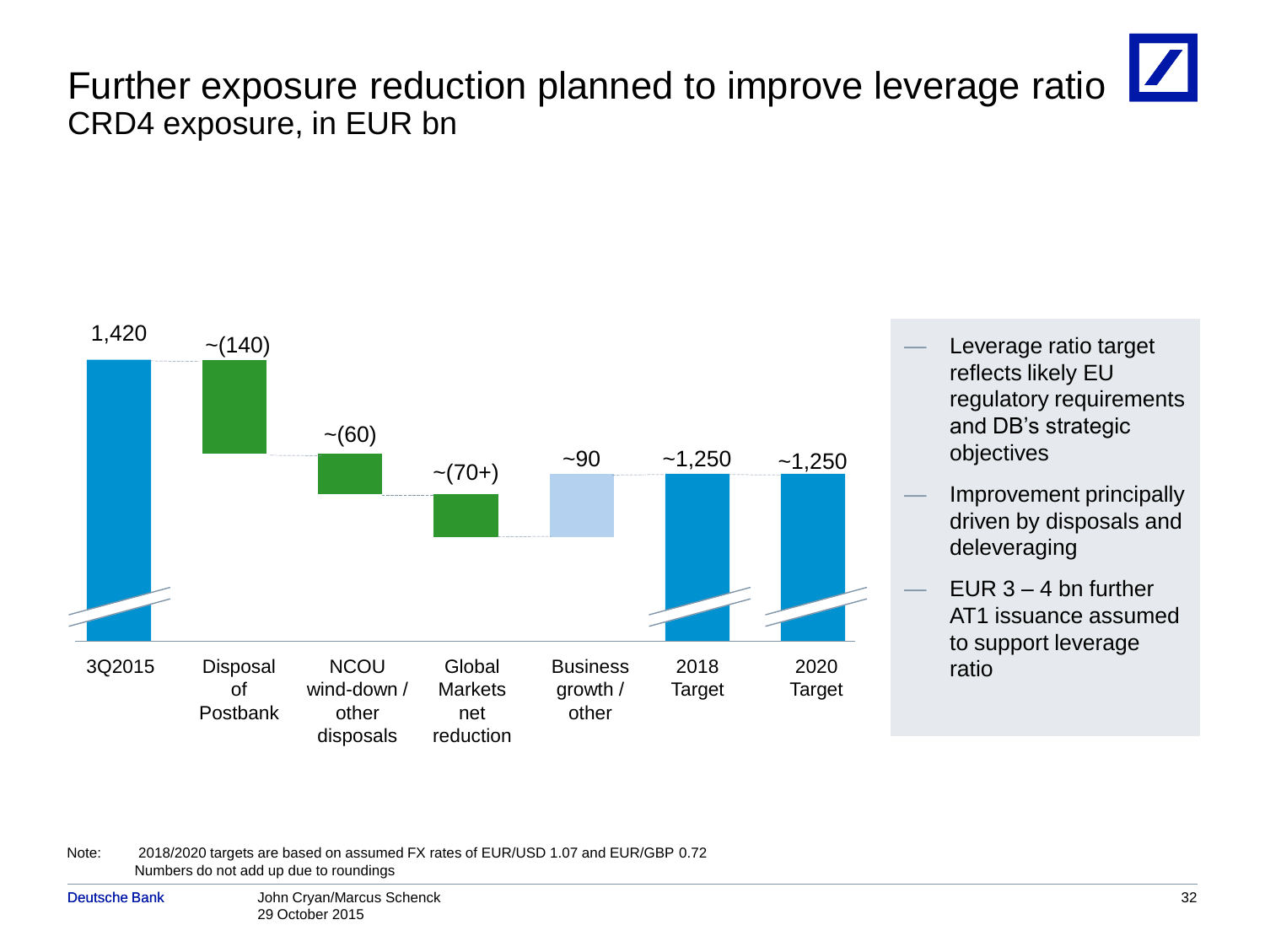### Pro forma funding remains robust and well positioned for new regulation



#### 22% 23% ~25% 25% 16% ~15% 7%  $8\%$  ~10% 21% 23%  $~25%$  $25\%$  29%  $29\%$ **Other Transaction** Banking WM deposits Retail (excl. WM deposits) **Capital** Markets & Equity **75% 71%** 977 **X%** Most stable funding sources 843 **~75%**  $~1 - 850$ — 2015 Funding Plan complete with EUR 33 bn raised vs EUR 30 – 35 bn target; 2016 requirements expected to be similar to 2015 — Liquidity reserves of EUR 219 bn as of 30 Sep 2015  $ICR > 110\%/2)$ — Targeted NSFR ex Postbank >100% by 2016 In EUR bn

#### External funding profile

3Q2015 3Q2015 pro-forma<sup>(1)</sup> 2018 Plan

Note: 2018 targets are based on assumed FX rates of EUR/USD 1.07 and EUR/GBP 0.72

(1) Pro forma for the disposal of Postbank and deconsolidation of EUR ~130bn of stable funding sources

(2) Estimated as of 30 September 2015 month-end, based on Basel Committee on Banking Supervision LCR quantitative impact study guidelines

John Cryan/Marcus Schenck Deutsche Bank 33 29 October 2015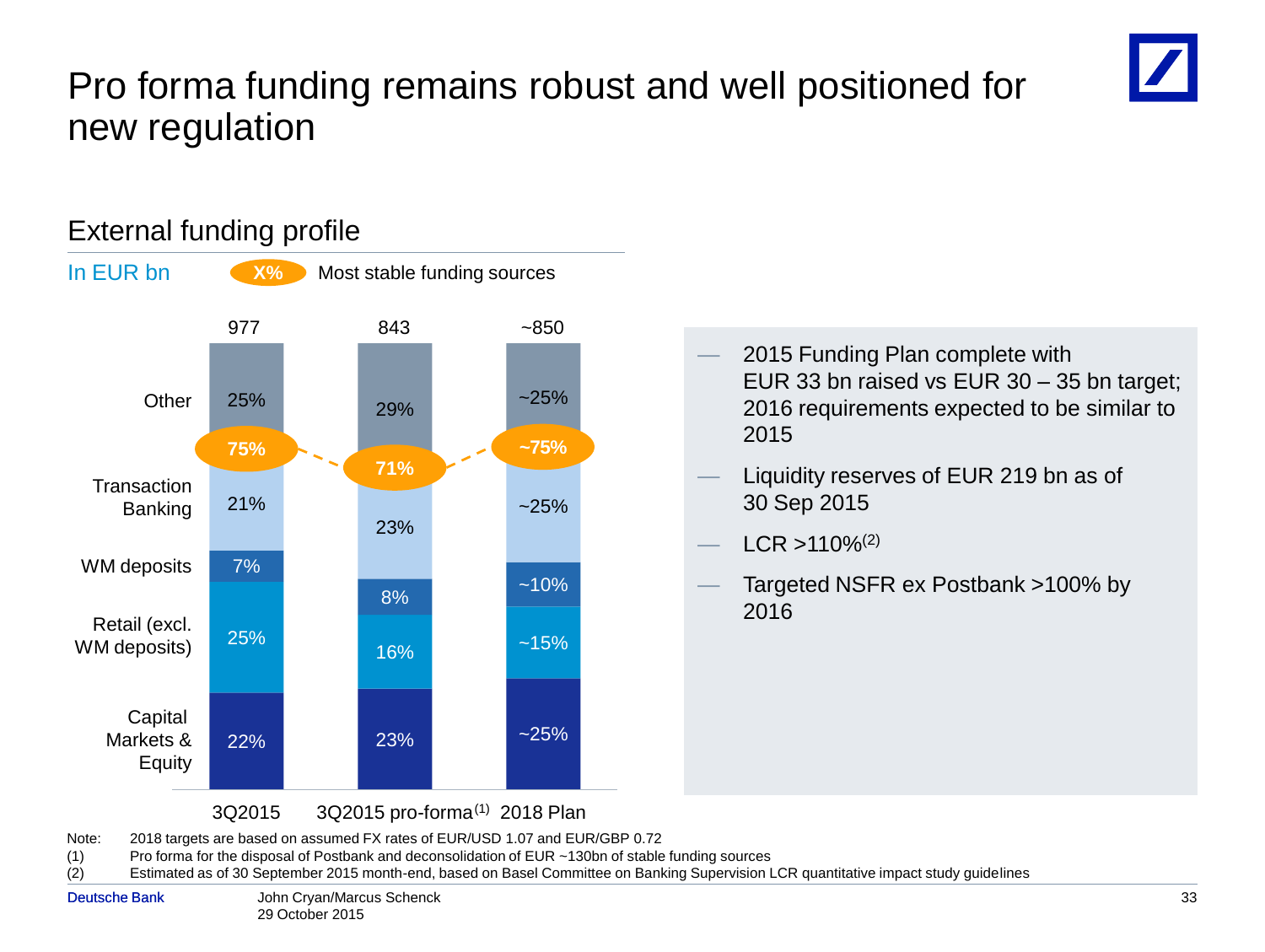## DB at a glance – where we are going



|                           |                                  | Reported | Group financial targets |                                                   |
|---------------------------|----------------------------------|----------|-------------------------|---------------------------------------------------|
|                           |                                  | 2014     | 2018                    | 2020                                              |
| Simpler &                 | <b>CET 1 ratio</b>               | 11.7%    |                         | ≥12.5%                                            |
| more efficient            | Leverage ratio                   | 3.5%     | ≥4.5%                   | ≥5.0%                                             |
| Less risky                | <b>Post-tax RoTE</b>             | 3.5%     |                         | $>10\%$                                           |
|                           | Dividend per share               | 0.75     |                         | Aspiration to deliver competitive payout<br>ratio |
| <b>Better capitalised</b> | Costs <sup>(1)</sup> , in EUR bn | 25.0     |                         | 22.0                                              |
| Better run with more      | <b>CIR</b>                       | 87%      | $~10\%$                 | $~165\%$                                          |
| disciplined execution     | RWA <sup>(2)</sup> , in EUR bn   | 394      | $~1 - 320$              | $-310$                                            |

#### Our driving goal: Create better returns for our shareholders

Note: 2018/2020 targets are based on assumed FX rates of EUR/USD 1.07 and EUR/GBP 0.72

(1) Total noninterest expenses excluding restructuring and severance, litigation, impairment of goodwill and intangibles and policyholder benefits and claims<br>(2) Excluding expected regulatory inflation

Excluding expected regulatory inflation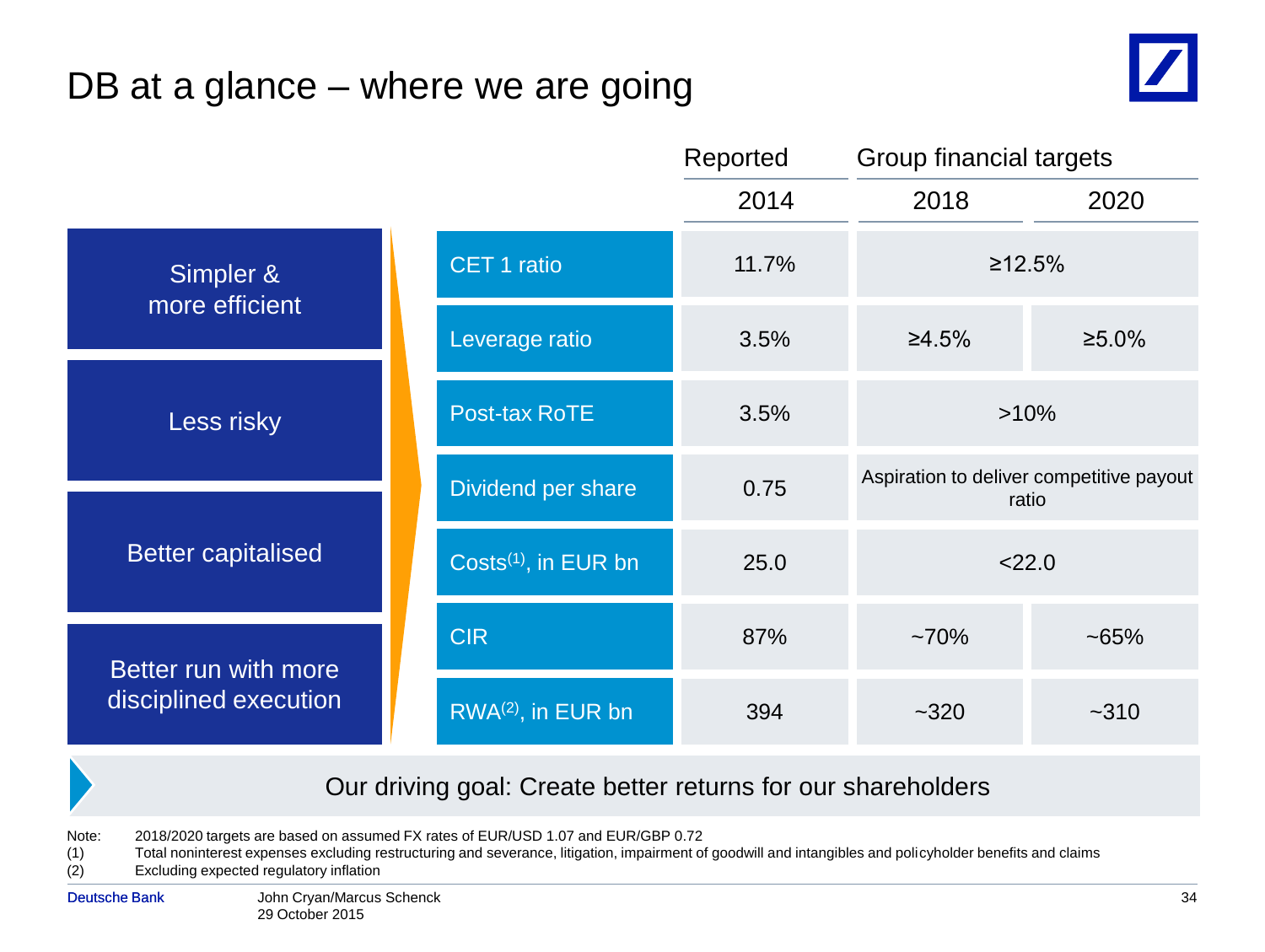### Financial highlights in summary



— Clear concept of Adjusted Costs

- Limited adjustments to cost base to drive better cost discipline
- Adjusted Cost reduction of EUR  $~1$  1.5 bn targeted by 2018
- Net cost reduction target (adjusted costs plus restructuring and severance) of EUR  $\sim$  (1.5 – 2.5) bn by 2018
- 2015 and 2016 expected to be burdened by material items
	- $2/3$ <sup>rds</sup> of EUR  $\sim$ 3.0 3.5 bn restructuring and severance
	- Significant litigation
	- Impairments, largely in 2015
	- NCOU accelerated wind down, largely in 2016
- 2017 first "cleaner" year, 2018 first post cost restructuring year
- Expect to offset revenue declines from selected business, country and client exits with growth investments
	- Plan to achieve regulatory capital ratios organically
		- Expected long-term RWA inflation planned to be offset by ~20% RWA decline from current levels by 2018
		- Target CET1 ratio  $\geq$ 12.5% by 2018